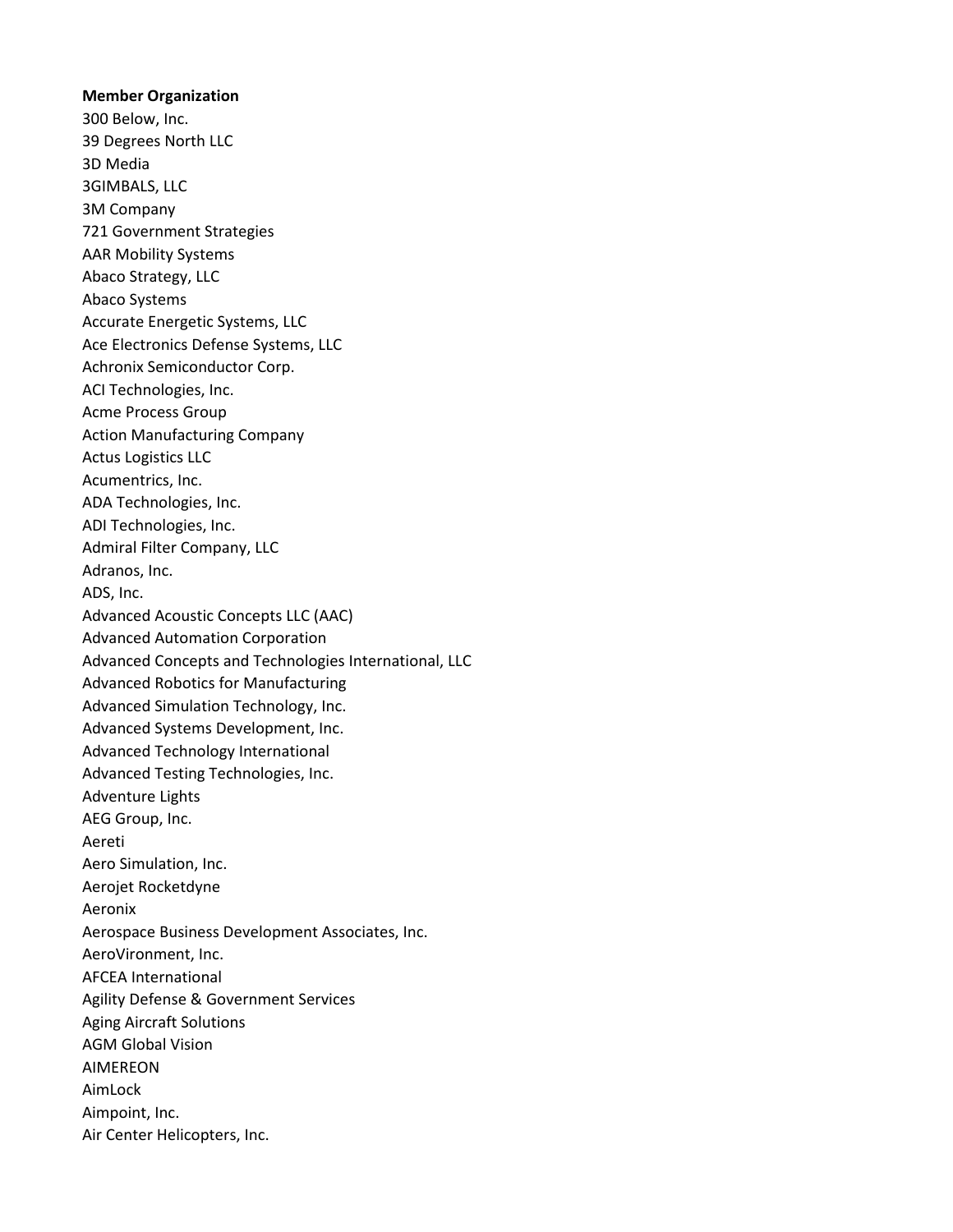Air Tractor, Inc. Airborne Systems North America Airbus U.S. Space & Defense, Inc. Aircraft Solutions USA Inc AirMods LLC AIRtec, Inc. Airtonomy Airtronic USA, LLC Airworks Compressors Alacran Alakai Defense Systems Alaska Structures, Inc. Alinabal, Inc. Alion Science and Technology All Foam Products Company Allied Associates International, Inc. Allied Mountain, LLC. Allison Transmission Alluviam, LLC Alluvionic, Inc. AM General Amentum Amerex Corporation American Defense International, Inc. American Material Handling, Inc. American Pacific Corporation American Rheinmetall Defense, Inc. American Systems American Technology Solutions International American Tooling Center, Inc Ameripack, Corp. AMETEK Inc. Ammo & Bullet Mfg. Inc. Amped Software Inc. AMTEC Corporation AMT-The Association for Manufacturing Technology Analytical Graphics, Inc. Andromeda Systems, Inc. Anduril Industries Ankura Consulting Group, LLC ANSER Antech Systems API Heat Transfer APITech APL, LLC Appareo Applied Companies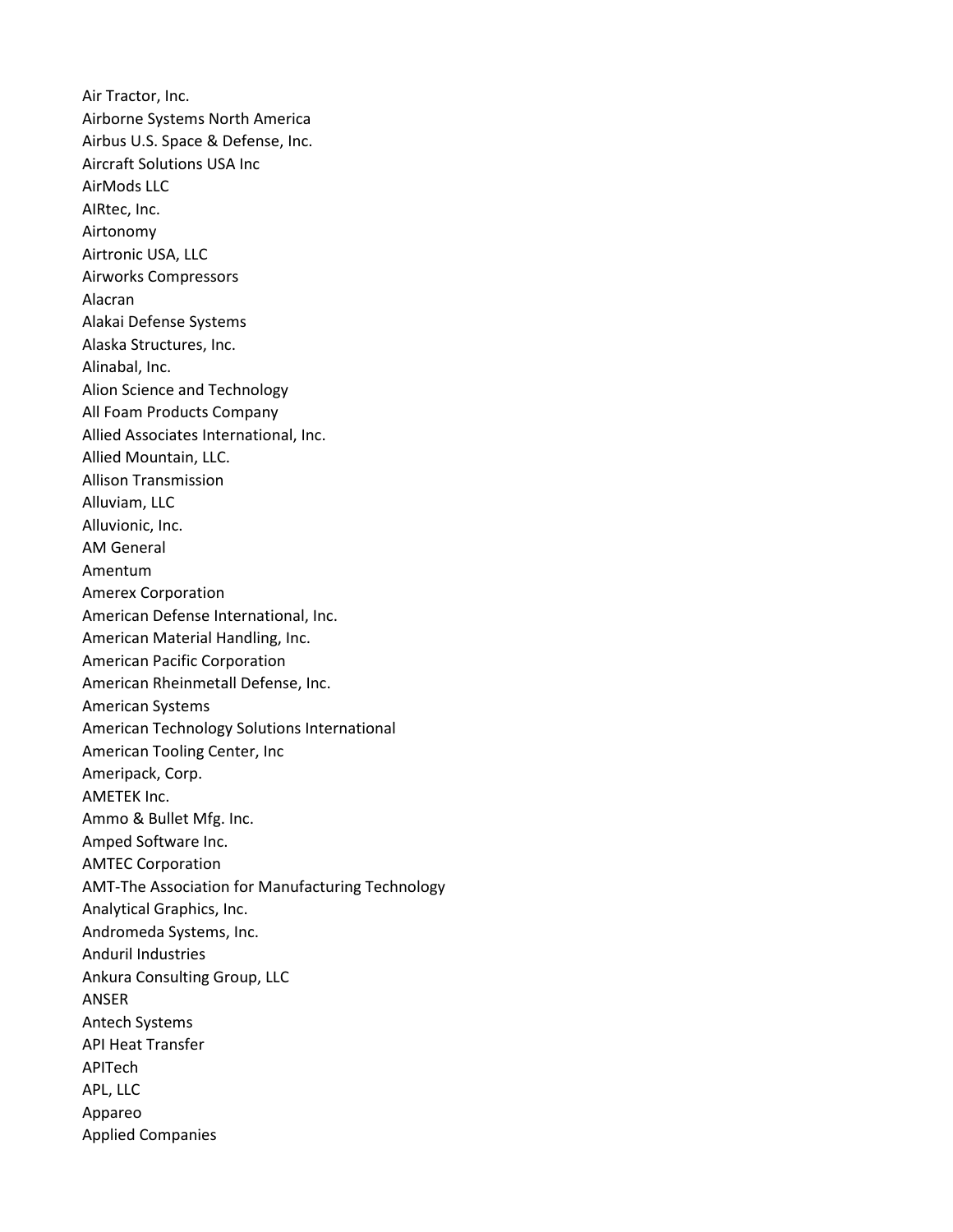Applied Concepts Group LLC Applied Mathematics, Inc. Applied Physical Electronics Applied Research Associates, Inc. Applied Research Laboratory for Intelligence and Security Applied Technology Academy Aptima, Inc. Aqua Innovations Ltd. AQYR AR Modular RF Arbill Industries Arcturus UAV, Inc. Ardent Eagle Solutions AREA I Arena Technologies LLC Arent Fox LLP ARES, Inc. Arete Associates Argonne National Laboratory Aries Security Armag Corporation ArmorWorks Enterprises, Inc. Armtec Defense Technologies Arnold & Porter Arnold Defense & Electronics, LLC Arnold Magnetic Technologies Arrow Tech Associates, Inc. Artemis Consulting Aspen Water, Inc. AssetWorks USA, Inc. Association for Unmanned Vehicle Systems International Association of Old Crows Astra Canyon Group, llc. Astronics Corporation AT&T Global Business- Public Sector Solutions Atlantic Signal, LLC. Atlantic Union Bank Atlas Atlas Devices, LLC Atlas Technologies, Inc. Atmospheric Water Generator, LLC Atomus Corporation Augustine Die and Mold Inc. AUSGAR Technologies, Inc. Australian Department of Defence Automated Business Power, Inc. Avalex Technologies Corp.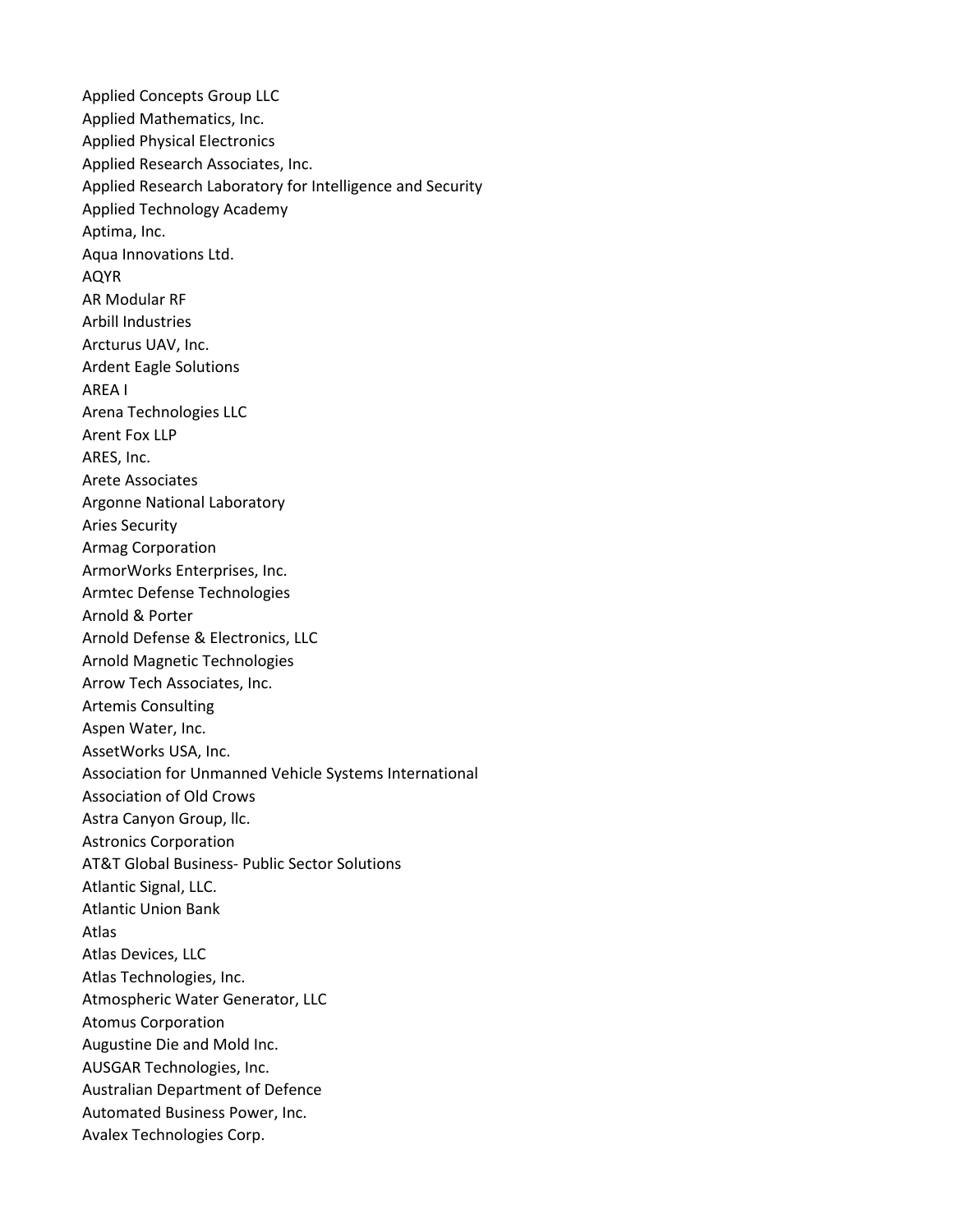Avantus Federal Solutions Avarint, LLC. AVATAR Partners, Inc. AVI Tactical Systems, LLC. Avineon, Inc. Avionics Technologies, Inc. AvL Technologies Avon Protection Systems, Inc. Axis Communications Axnes, Inc. (USA) Azimuth Consulting Services Azimuth Technology, LLC. Azimuth, Inc. AzTech International, Inc. Azure Summit Technology, Inc. B. Riley Advisory Services, LLC B.E. Meyers & Co. Inc. Badger Ordnance BAE Systems Baker Tilly Ball Aerospace BAMCIS Cybersecurity Bank of America Merrill Lynch-Global Commercial Bank Banneker Supply Chain Solutions, Inc. Barbaricum Barber-Nichols, Inc. Barden Brook Capital, LLC Barium & Chemicals, Inc. Barrett Firearms Mfg. Inc. Barrow Wise Consulting, LLC. BaseN North America Inc. Basic Commerce and Industries, Inc. Basic Crating & Packaging, Inc. Basis Technology Battelle Bayou Consultants, LLC BB&T BCI Solutions, Inc. BDO USA, LLP Beacon Interactive Systems Bechtel National, Inc. BEI Precision Systems & Space Company Benchmade Knife Company Benchmark Electronics Bennett Aerospace, Inc. Bennett International Logistics, LLC Beretta U.S.A. Corporation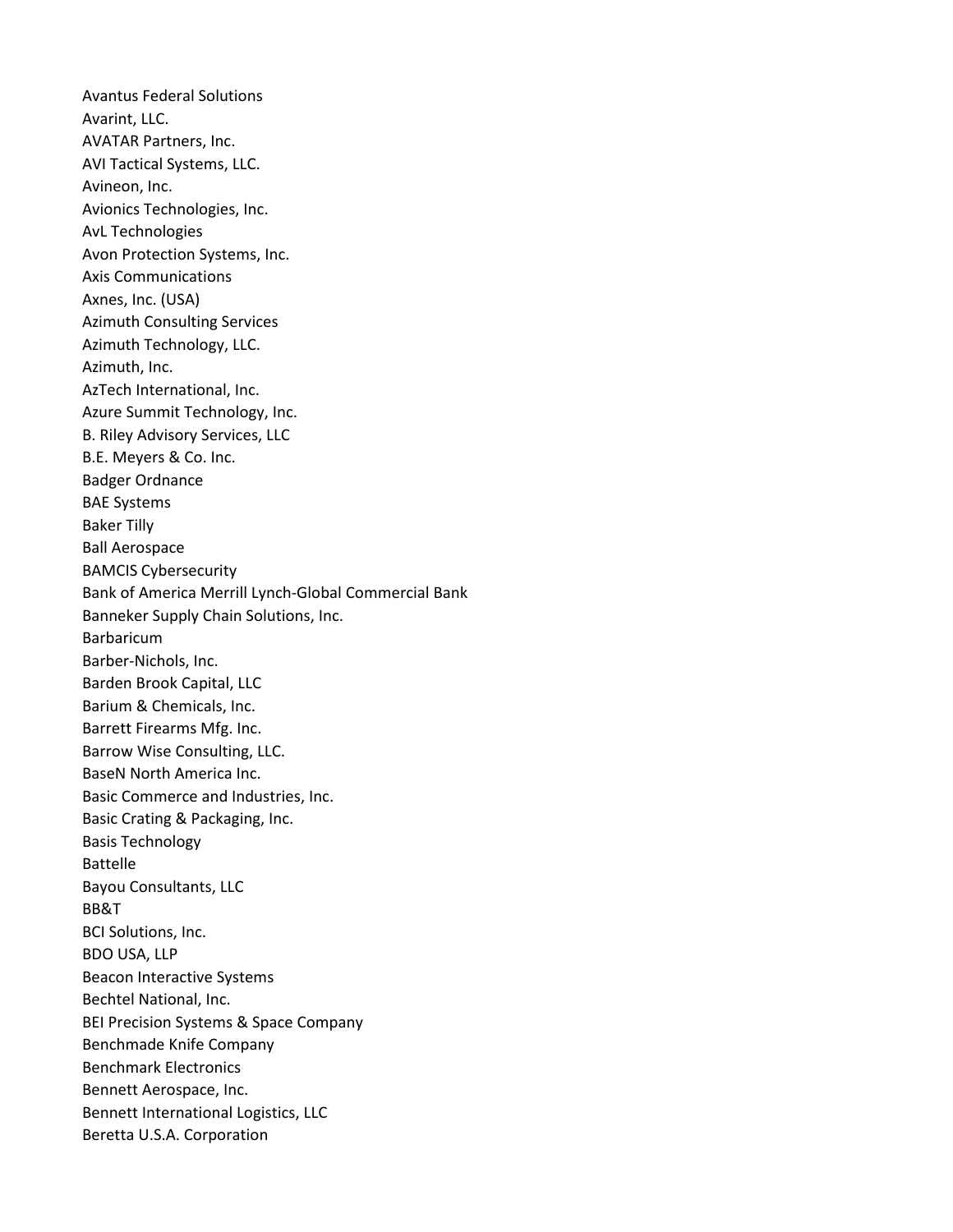Bergstrom Climate Systems Berkeley Research Group Berry Aviation, Inc. Beyond Ordinary Software Solutions BGI, LLC Bionic Power Inc. Black Tree, LLC Blackfish Blank Rome LLP Blasters Tool and Supply Company Block MEMS, LLC. Blue Cloak Blue Sky Network Blue Voyant Bluedrop Training & Simulation Inc. BlueHalo BlueOceanIOT/MarineIOT LLC Blueprint Subsea BlueSky Mast, Inc. Bluestaq BluestoneLogic BNH Expert Software, Inc. Bobcat Cyber LLC Bohemia Interactive Simulations Inc. Boone Group Booz Allen Hamilton Bouldin Corporation Bracari LLC Braxton Technologies, LLC. Breaching Technologies Inc Bren-Tronics, Inc. BRF Bridging Technologies LLC Brightline Interactive Bruker Detection Corporation BSR Training Center BT Metals Buhler Consulting, LLC By Light Professional IT Services LLC Byteworks, LLC C & S Antennas C&R RACING, Inc. C.E. Niehoff & Company C2 Integration LLC C3 Integrated Solutions C3 Propulsion CACI, Inc. - Federal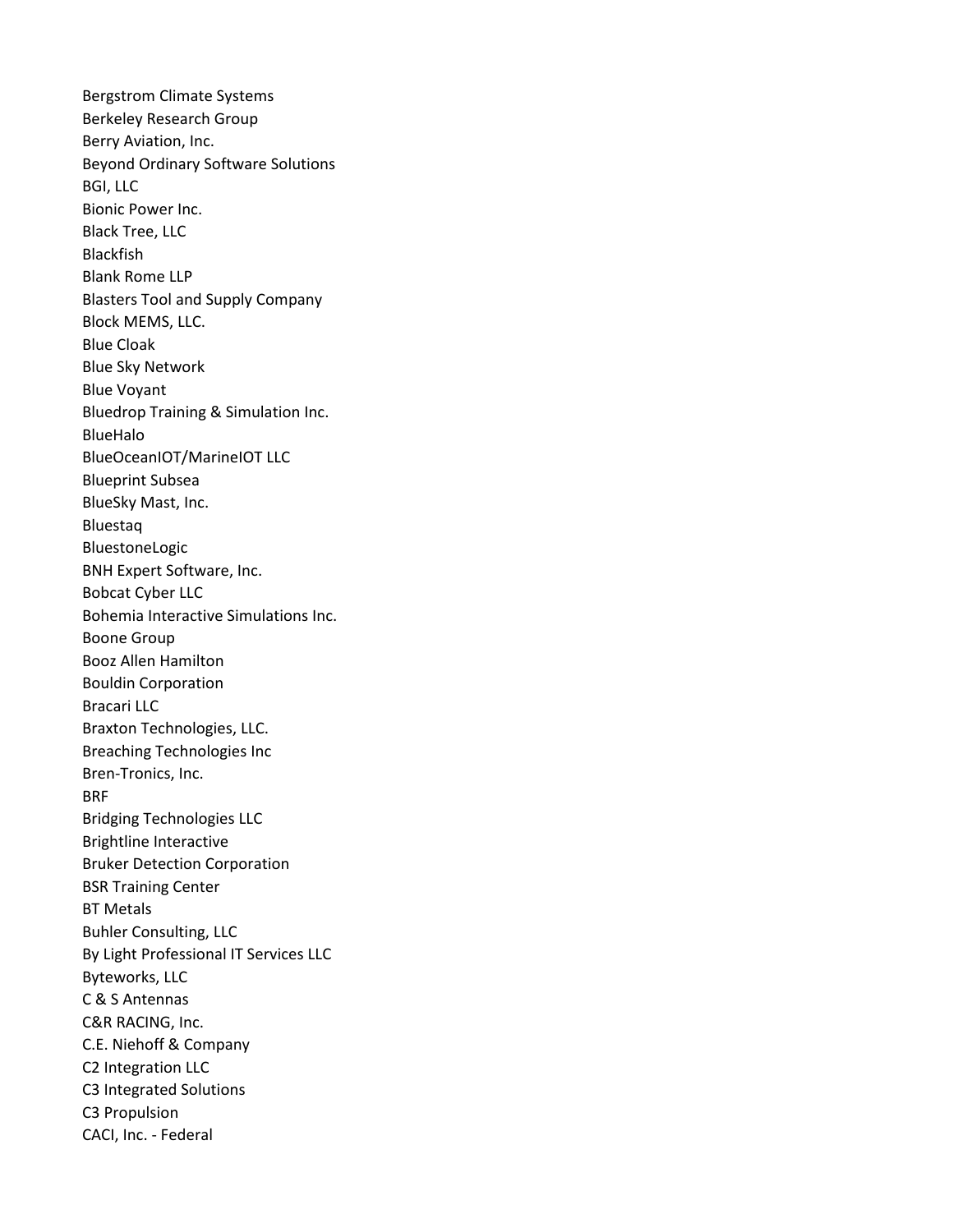CAE USA Cahn & Samuels, LLP Calgon Carbon Corporation CALIBRE Systems, Inc. Caliburn International California Manufacturing Technology Consulting Cambium Biomaterials, Inc. Camcode Division of Horizons, Inc. Canadian Technology Systems (CTS) Canadus Power Systems Candent Technologies Incorporated Cape Fox Federal Integrators Cape Henry Associates, Inc. Capital Edge Consulting, Inc. Capitol Advisors on Technology, LLC Carson Industries Inc Cassidy & Associates CastleLock, Inc. Caterpillar, Inc. CATI, Inc. Catoma CAVU Consulting, Inc. CDM Software Solutions, Inc. CEIA USA Cejay Engineering, LLC CellAntenna Corporation cenergyIT, LLC Centerline Manufacturing Ltd. Centurum Information Technology Inc. Cervello Technologies, LLC Cevasco International, LLC CGI Federal, Inc. Charles River Analytics, Inc. Chenega MIOS Cherrill Consulting Group Chess Consulting, LLC. Chipotle Publishing, LLC. Christie Digital Systems, Inc. Chugach Government Solutions LLC Cincinnati Gearing Systems Cintel, Inc. Circadence Corporation Circinus LLC CIRCOR Aerospace Inc. Cisco Systems, Inc. Clampco Products, Inc. Clark Hill, PLC.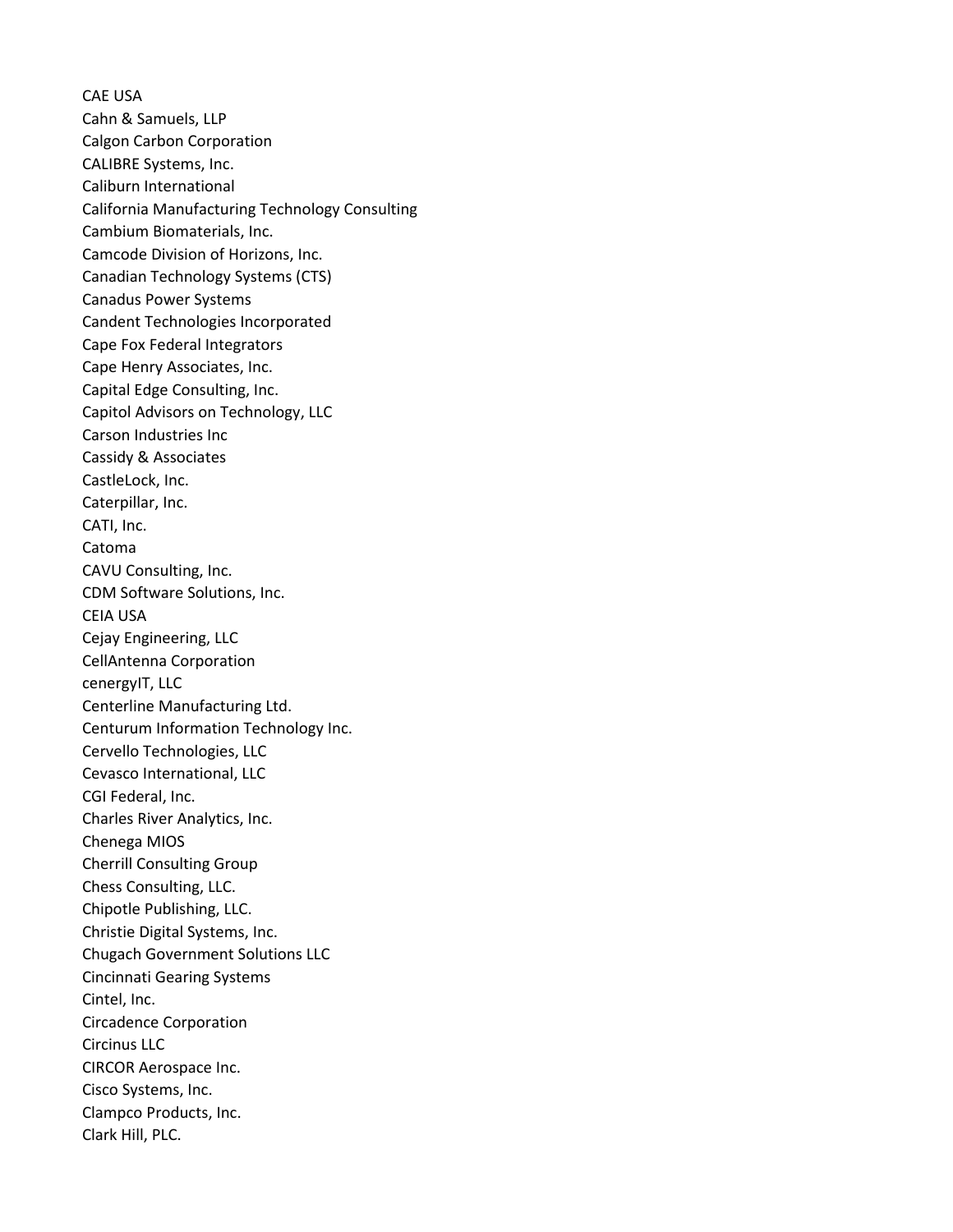Clark Testing ClearanceJobs.com Clear-Com, an HME Company ClearPlan, LLC Cloud Computing Technologies Cloud Lake Technology CMI Defence America, Inc. CMMC Information Institute CoAspire, LLC. Codan Communications CodeMettle, LLC COGES - Eurosatory CohesionForce, Inc. Cole Engineering Services, Inc. College of Performance Management Colorado Procurement Technical Assistance Center COLSA Corporation Colt's Manufacturing Company Columbia Helicopters Combined Systems, Inc. Command Holdings Group Committee of One Hundred, Inc. Compco ComplyUp CompuLink, Inc. COMSAT ComSec, LLC Comtech EF Data Concurrent Real-Time, Inc. Concurrent Technologies Corporation Conflict Kinetics Corporation Consolidated Resource Imaging Consortium Management Group, Inc. Continental Electronics Corp. ContiTech USA, Inc. Control Solutions, LLC CopaSAT CORE Survival, Inc. Cornerstone Government Affairs, LLC. Cornerstone Software Solutions, Inc. Coroplast Tape Corporate Security Consulting Services Corsair Technical Services Counter Human Trafficking Compliance Solutions, LLC. Covidence Covington & Burling, LLP Cowen and Company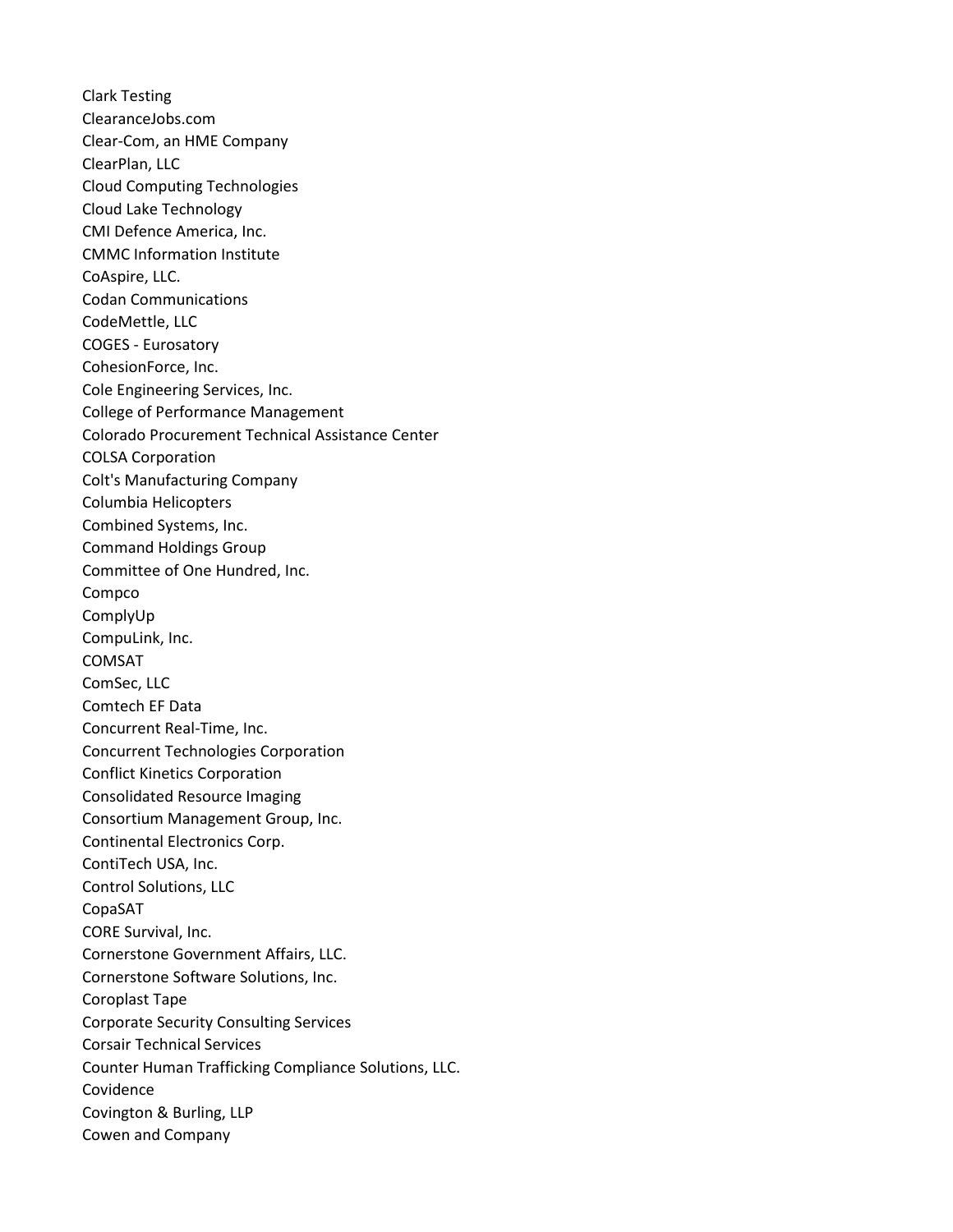CP Technologies Cradlepoint Inc. Creative Microsystems Crestwood Technology Group Crisis Response Company Critical Business Analysis, Inc. Crosshair Advisors, Inc. **CROWLEY** CRYE Precision, LLC. Crystal Group Inc. CS & Poe Corporation CSI Aviation, Inc. C-TRAC Cubic Corporation CUBRC, Inc Culmen International LLC Cummins, Inc. Curtiss-Wright Defense Solutions Cutting Edge Bullets, LLC Cyber Leadership & Strategy Solutions Cyber Security Solutions Cybernet Systems Corporation Cynash Inc. Cypher Analytics, Inc. Cypress International, Inc. CZ-USA D. Wheatley Enterprises, Inc. D3 Air & Space Operations Dager Technology Darley Consulting, Inc. Dassian, Inc. Dataminr, Inc. DataRobot, Inc. Datasoft Corporation Davey Bickford SAS David Clark Company, Inc. Day & Zimmermann Dayton Aerospace, Inc. Dayton T. Brown, Inc. DCS Corporation Deep Water Point, LLC Defense Acquisition University Defense Architecture Systems Inc. Defense Daily-Access Intelligence, LLC Defense Equipment Company Defense Research Associates, Inc. Defense Trade Solutions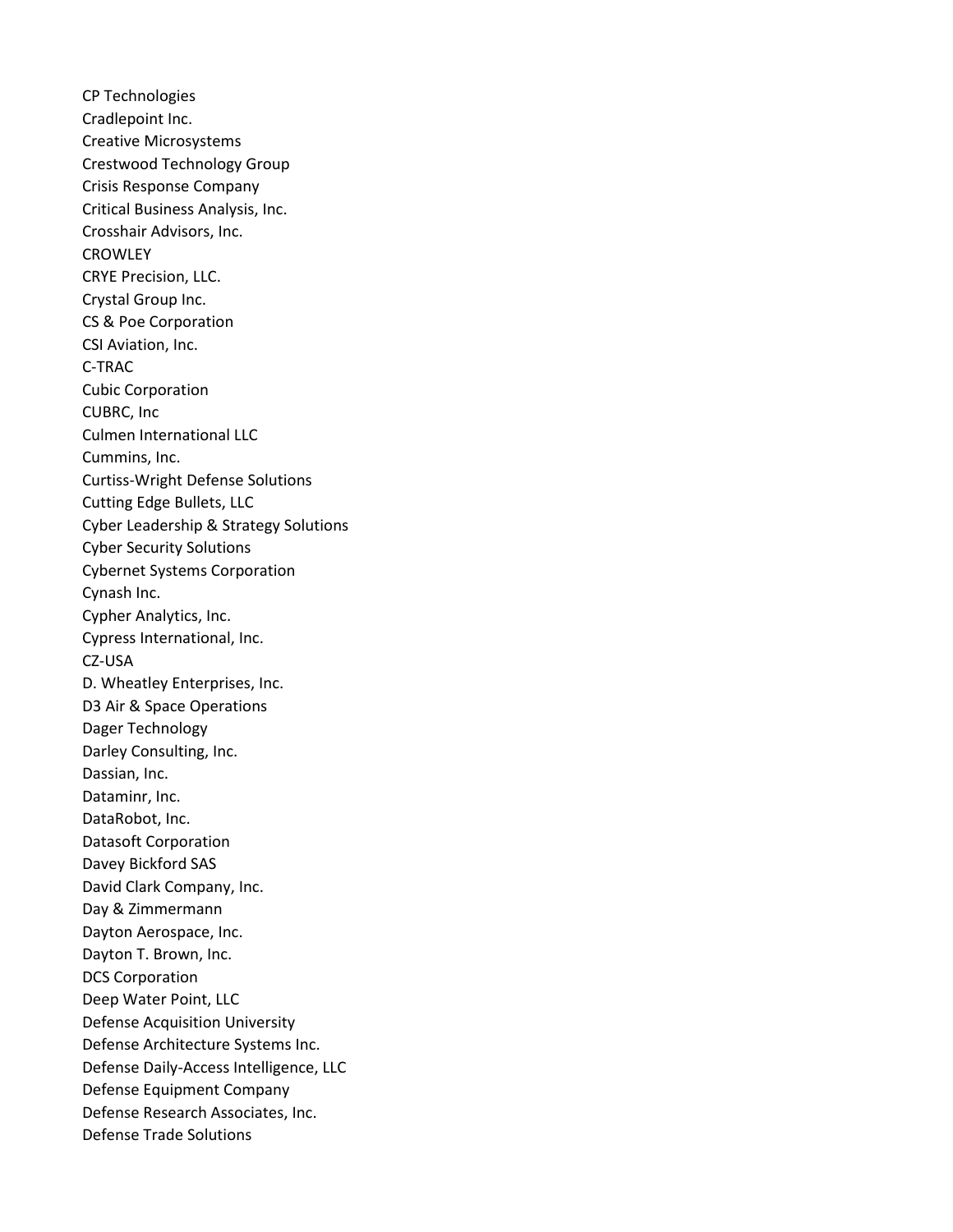DEFENSEWERX Defined Business Solutions DefTec Corporation Dell, Inc. DelMar Aerospace Corp. Deloitte Delphi Engineering Group, Inc. Delta 3 Solutions LLC Deltek **Dentons** Deployed Resources, LLC Design Interactive, Inc. Design West Technologies, Inc. Detectachem Det-Tronics DeVilliers Technology Solutions, LLC. Dewey Electronics Corporation Dexter Edward, LLC. DGC (DiCicco, Gulman & Company) DGC International Digital Barriers Digital Force Technologies DigitalCM Discovery Machine, Inc. Dispel LLC Diversified Technologies, Inc. Dixon Hughes Goodman, LLP DLH Corp. DLI, LLC. Domo Tactical Communications (DTC) DornerWorks, Ltd. Doron Precision Systems, Inc. Doubletree Colorado Springs Draeger Draken International DripDrop Hydration, Inc. DroneShield Drytech Inc. DS Government Solutions Corp. Duke Pro Dynamic Air Engineering, Inc. Dynamic Aviation Dynamit Nobel Defence EaglePicher Technologies, LLC Easton Advisors, LLC EBS Ink-Jet Systems USA, Inc. Edaptive Computing, Inc.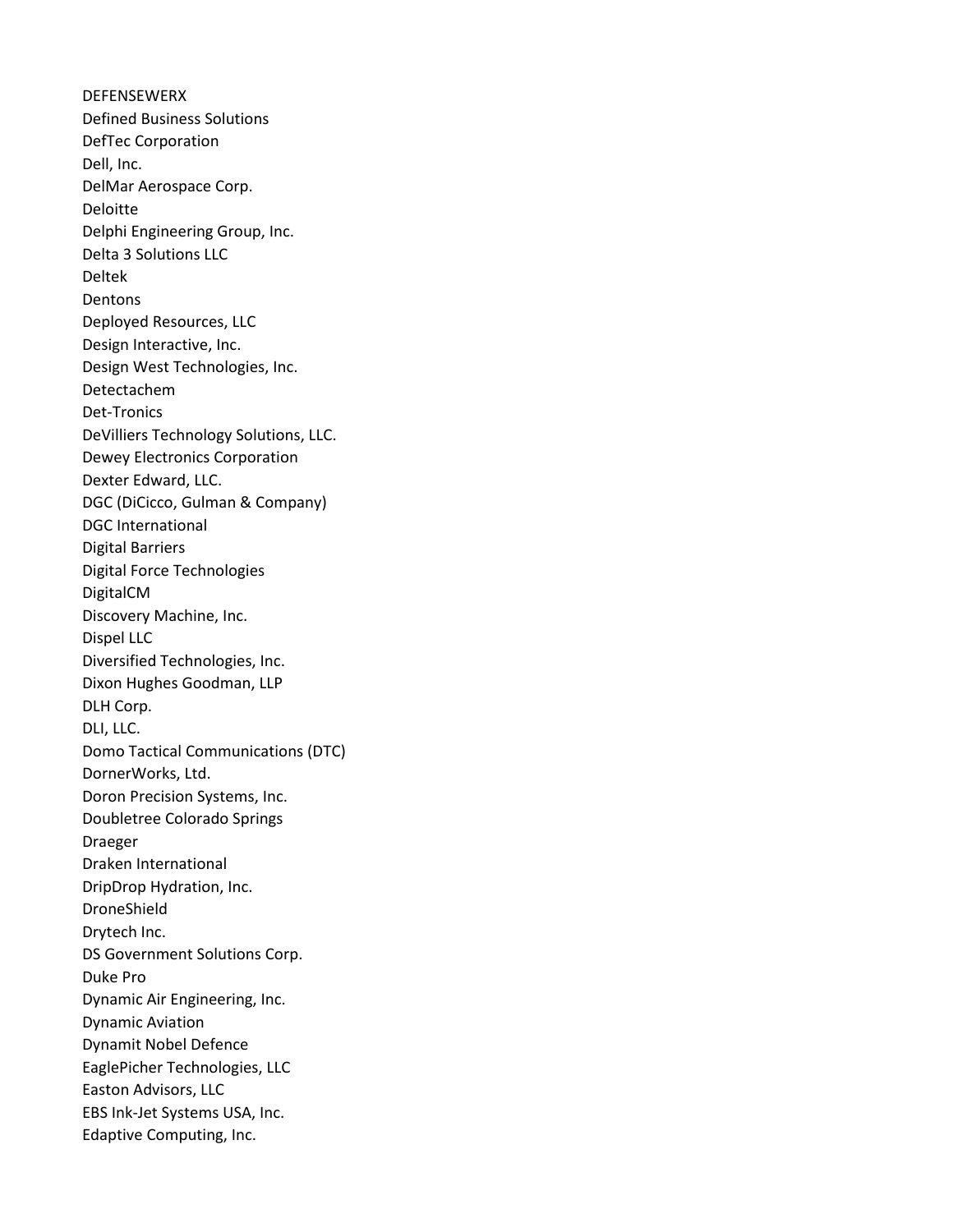EEI Manufacturing Services EFCOG eFortresses, Inc. EGN Consulting EHS Technologies Corporation Eibach Inc. Elasticsearch Federal, Inc. Elbit Systems of America, LLC Electronic Warfare Associates, Inc. Electronics Development Corp. Element Consulting Group, Inc. Eleven09 Ellwood National Forge Company ELTA North America EM Spectrum Group eMagin Corporation Embry-Riddle Aeronautical University Emergent 121 Consulting, LLC Encore Analytics, LLC Energetic Materials & Products, Inc. Energetics Technology Center Energetix Solutions, Inc. Energy Systems Group, LLC (ESG) Energy Technologies, Inc. EnerSys E-N-G Mobile Systems, Inc. Engineering & Computer Simulations, Inc. Engineering Services Network, Inc. Engineering Support Personnel, Inc. ENSCO, Inc. Ensign-Bickford Aerospace & Defense Envistacom LLC EOS Defense Systems USA, Inc. Epiq Solutions Epsilon Systems Solutions, Inc. Equator Corporation ERG Aerospace Erickson Incorporated Ericson Manufacturing Ericsson, Inc. esc Aerospace Escobar Security Consulting ESPEC North America Inc. | Qualmark Essex Industries, Inc. e-Tech Simulation Corp Etherton and Associates, Inc. Ethics Works, LLC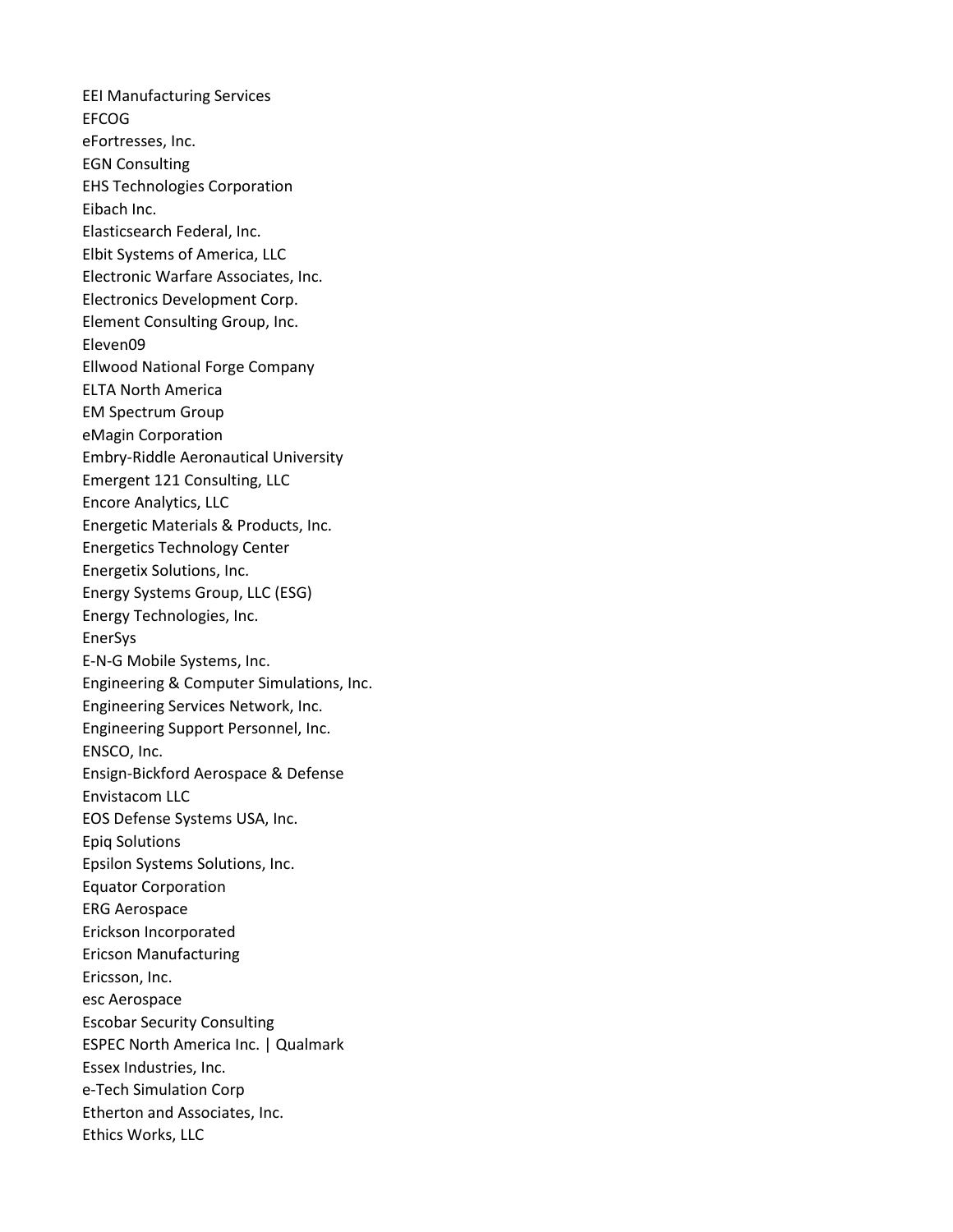Evanhoe & Associates, Inc. EWI Excelitas Technologies EXOSTAR Expedition Technology, Inc. Expeditionary Building System Expeditionary Technical Solutions, Inc. Export Compliance Solutions Export Compliance Training Institute Extron EY Faun Trackway USA, Inc. Fayetteville Cumberland Economic Development Corporation Federal Contracts Corp Federal Resources Supply Company Federated Wireless FedLearn, Inc. FGS LLC Fincantieri Marine Group Finetech Finkl Steel Fire Tech Systems, Inc Firetrace Aerospace First Line Technology, LLC FirstSpear, LLC Fischer Connectors, Inc. Fjord Defence Inc Flex Logix Technologies, Inc. Flexible Concepts, Inc. FlightSafety International FLIR Systems, Inc. Fluor Corporation FN America, LLC Fortinet, Inc. Forward Slope, Inc. FoxGuard Solutions Fried, Frank, Harris, Shriver & Jacobson Friedman Research Corporation Frontier Technology, Inc. FTI Consulting Futuramic Tool and Engineering G.D.O., Inc. d/b/a Gradient Technology G2 Software Systems, Inc. Gables Group Strategies, Inc. Galion, LLC. Galleon Embedded Computing Galvion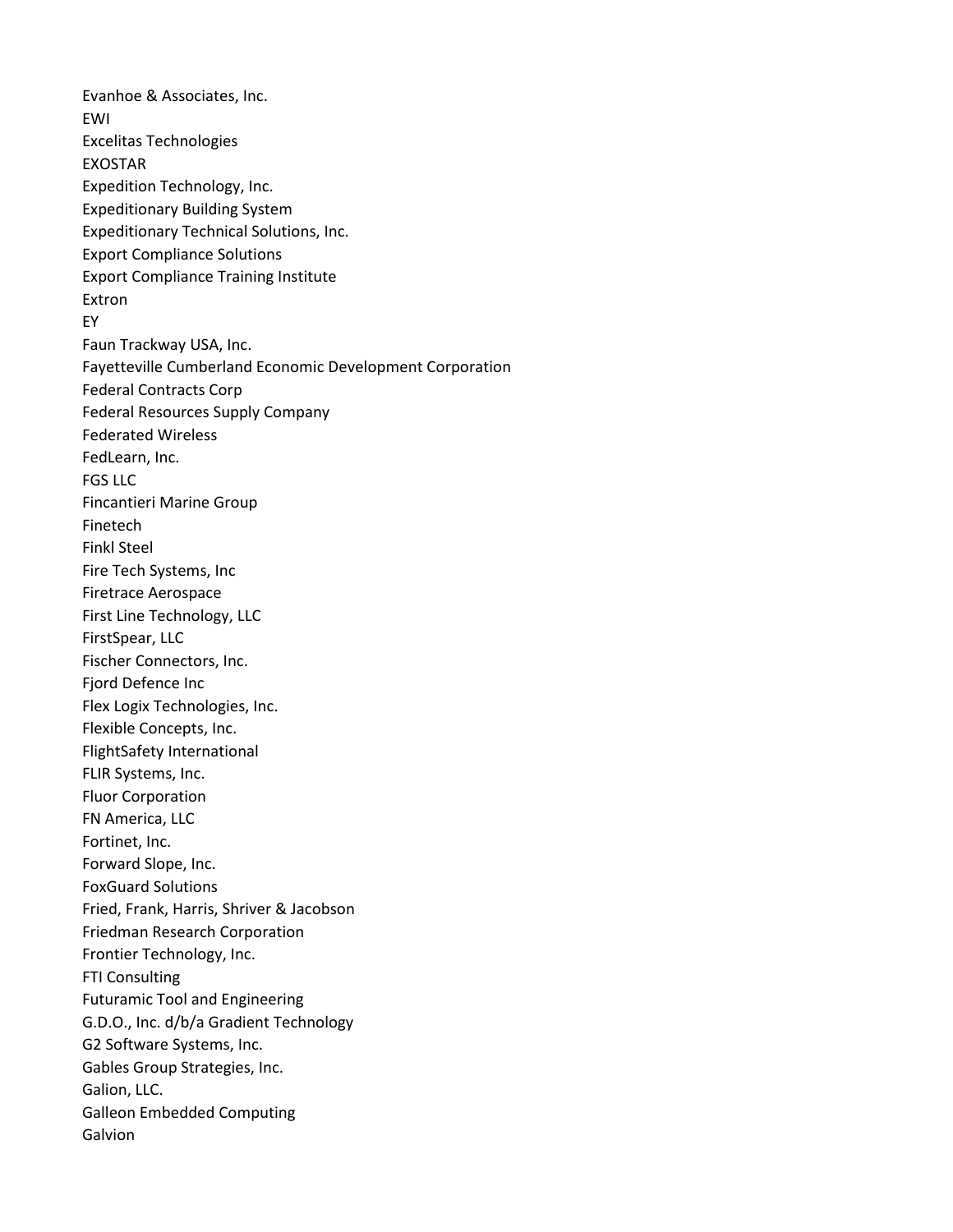GardaWorld Federal Services Garrett Container Systems, Inc. Gases101 LLC Gasmet Technologies GasTOPS, Inc. Gatorz Eyewear Gaumard Scientific Gawertova Inc. GBLS USA Inc GBvi Ltd GCC Technologies, LLC. GE Aviation Geissele Automatics, Inc. General Atomics Aeronautical Systems, Inc. General Atomics Electromagnetic Systems General Dynamics Corporation General Dynamics OTS Munition Services Genesis Systems LLC Georgia Tech Research Institute GET Engineering, Inc. Getac USA Ghost Robotics Gibbs & Cox Gibson Dunn & Crutcher, LLP Ginkgo Bioworks GKN Aerospace North America Glenair, Inc. Global Initiatives Consulting Group LLC Global Logistics Providers Global Packaging and Exports Global Survival Solutions Global Tungsten & Powders Corp. GlobalFoundries Glock, Inc. GM Defense LLC Gnostech, LLC. Golight, Inc. Gonzalez Design Engineering Google LLC goTenna Government Acquisitions, Inc. Gowanda Components Group GPS Networking, Inc. Graham Allen Associates Grand Sky Development Company, LLC Grant Thornton, LLP Graver Agile Innovations, LLC.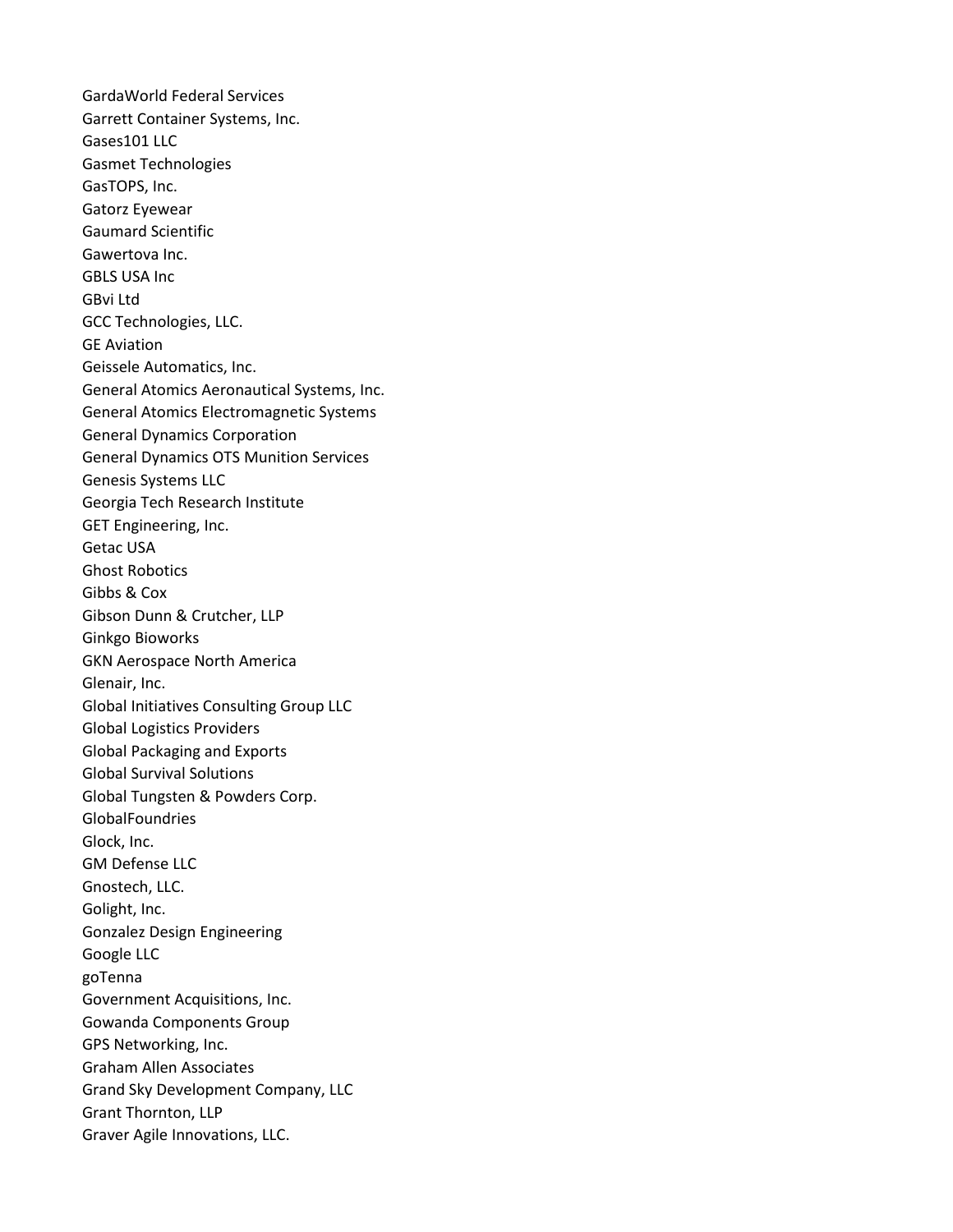Great Mountain Partners LLC Greater Fargo Moorhead Economic Development Corporation Greater North Dakota Chamber Greenberg Traurig, LLP Greensea Systems, Inc GreenSight Grey Hawk Strategic Greydiant Global, LLC Grozd Obrambne Industrije Slovenije Gryphon Technologies GTDS, Inc. Haggard & Stocking Halkey Roberts Corporation Halldale Group MS&T Halo Neuroscience Hanwha Hascall-Denke Hayes Bolt & Supply HBE Consulting Solutions, LLC. HC Starck Solutions HDT Global Heckler & Koch Defense, Inc. Hellwig Products Company, Inc. HENSOLDT, Inc. Herrick Technology Labs Hewlett Packard Enterprise Hexagon US Federal High Performance Alloys, Inc. High Performance Firearms, LLC. Highbury Defense Group HigherEchelon, Inc. Highland Engineering, Inc. HII Technical Solutions Division Hi-Tech Engineered Solutions Hi-Tech Engineering Hodges Transportation, Inc. Hodgkins Consulting, LLC Hogan Lovells US LLP Holland & Knight LLP Hollingsworth LLP Hornady Manufacturing, Inc. Hornblower Group HTX Labs Hudson Supplies Corp Hudson Supplies, Inc. Hughes (Defense & Intelligence Systems Div.) Human Resources Technologies, Inc.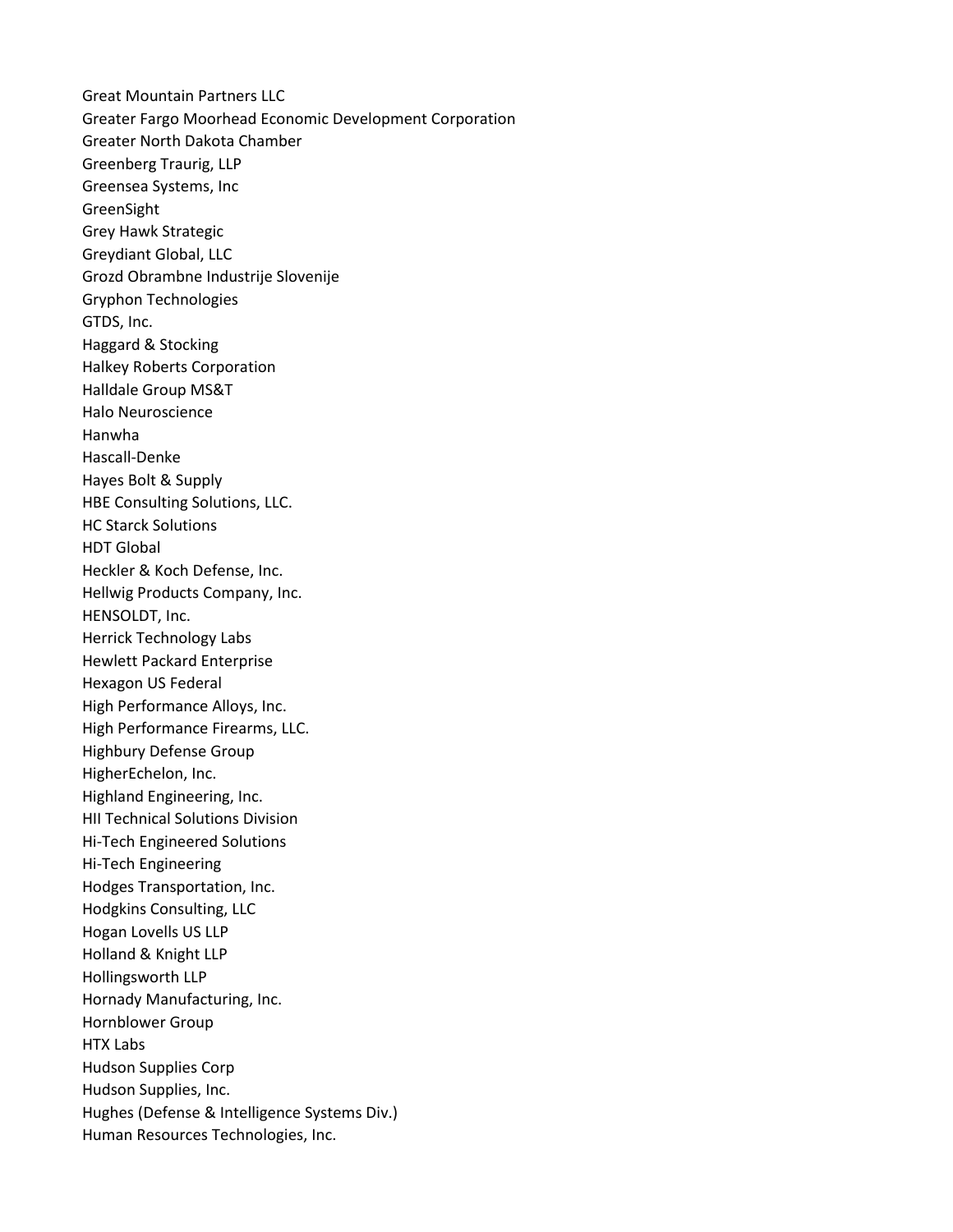Humphreys & Associates, Inc. Hurricane Aerospace Solutions, Inc. Hutchinson Industries, Inc. Hydro Group Systems Inc. Hydronalix, Inc. IAI North America IAP Worldwide Services, Inc iArchimedes, Inc. ID Technology Partners, Inc. iDirect Government IHSE USA, LLC. IMMI Impact Resources Technologies Improbable IMSAR, LLC. IMT IN4.OS US LLC Indiana Innovation Institute Indiana State University Indiana University INDUS Technology, Inc. INFICON Infor Information Systems Laboratories, Inc. Information Visualization & Innovative Research, Inc. Ingalls Information Security, LLC Innovative Defense Technologies Innovative Emergency Management, Inc. (IEM) Innovative Reasoning, LLC Innovative Solutions & Support Innoveering Instant Data Technologies Institute for Defense Analyses Institute for Defense and Business Int Research Ltd Integrated Consultants Integrated Security Technologies, Inc. Integration Innovation, Inc. (i3) Intel Corporation/Intel Federal LLC Intelligent Artifacts, Inc. Intelligent Automation, Inc. Intelligent Waves LLC IntelliSense Systems intelliSolutions, Inc. Intelsat General Corporation INTERFUZE International Armored Group US, Inc.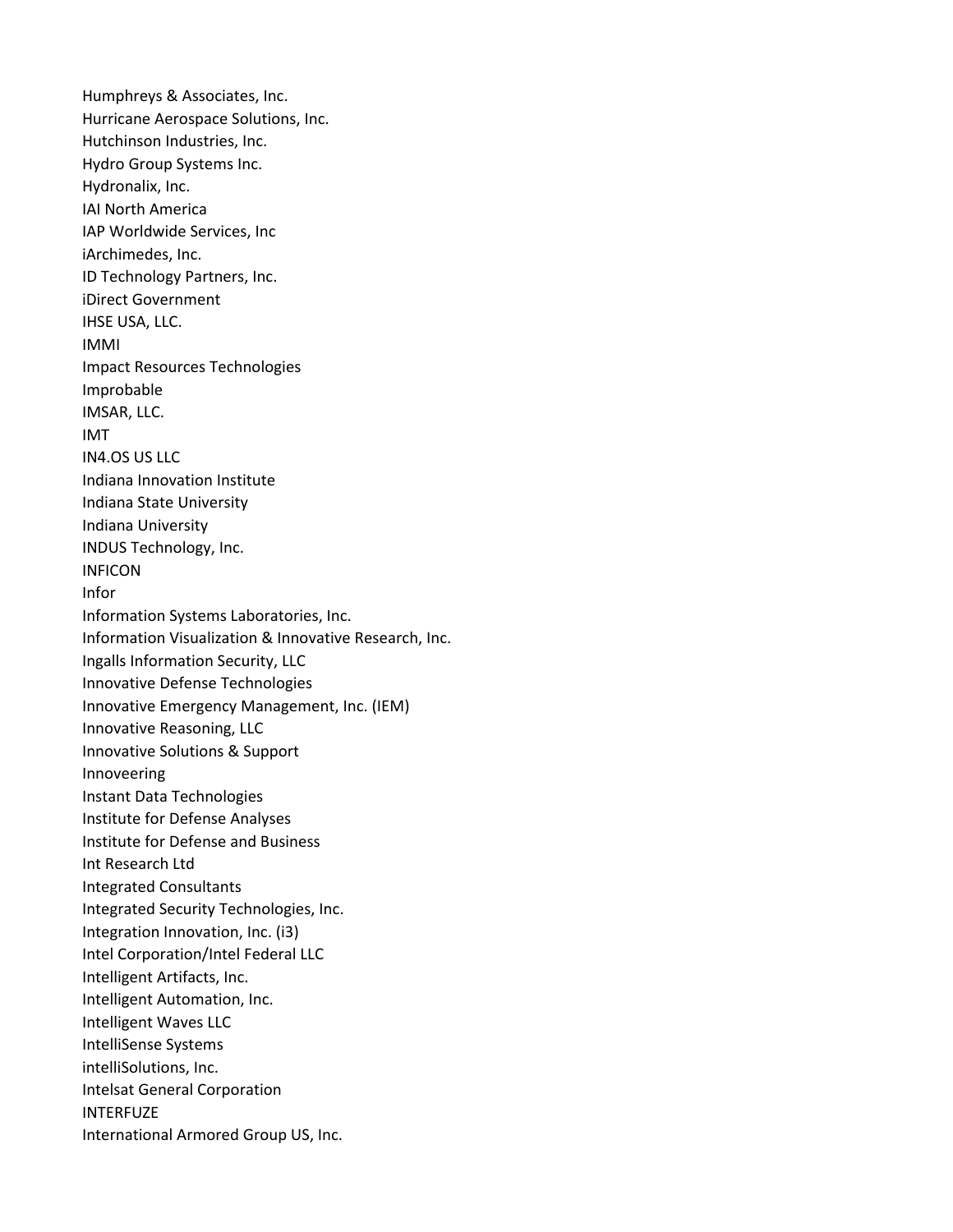International Defense Equipment Exhibitors Association, Inc. dba IDEEA, Inc. Intertek Laboratories Inc. Intevac, Inc. InVeris Training Solutions INVISIO Communications, Inc. IPC IPS, Inc. Iridium Communications, Inc. Iris Technology Corporation IronMountain Solutions, Inc. Island Pyrochemical Industries Corp. ITA International LLC ITTA, Inc. Ivis Technologies Ivy Tech Community College iWorks Corporation Jabaley Defense Consulting, LLC Jacobs Engineering Group, Inc. Jade Manufacturing Company Inc. Jagemann Sporting Group Jameson LLC Jankel Tactical Systems, LLC. Jazz Semiconductor Trusted Foundry JDB & Associates Jefferson Consulting Group, LLC JEM Engineering JetCo Federal Supply JGW Group JHT, Inc. Joint Research and Development, Inc. JRC Integrated Systems, Inc. JT4, LLC JTAG Technologies Juggernaut Defense, LLC JUNGHANS Microtec GmbH K&L Gates LLP K2 Solutions, Inc. K9 Partners for Patriots Inc. Kalman & Company, Inc. Kaman Precision Products Karagozian & Case, Inc. KBR KCS Advanced Machining Services Kelley Drye & Warren LLP Kentucky Trailer Specialty Vehicles Keystone Benefit Group KF Armory Defense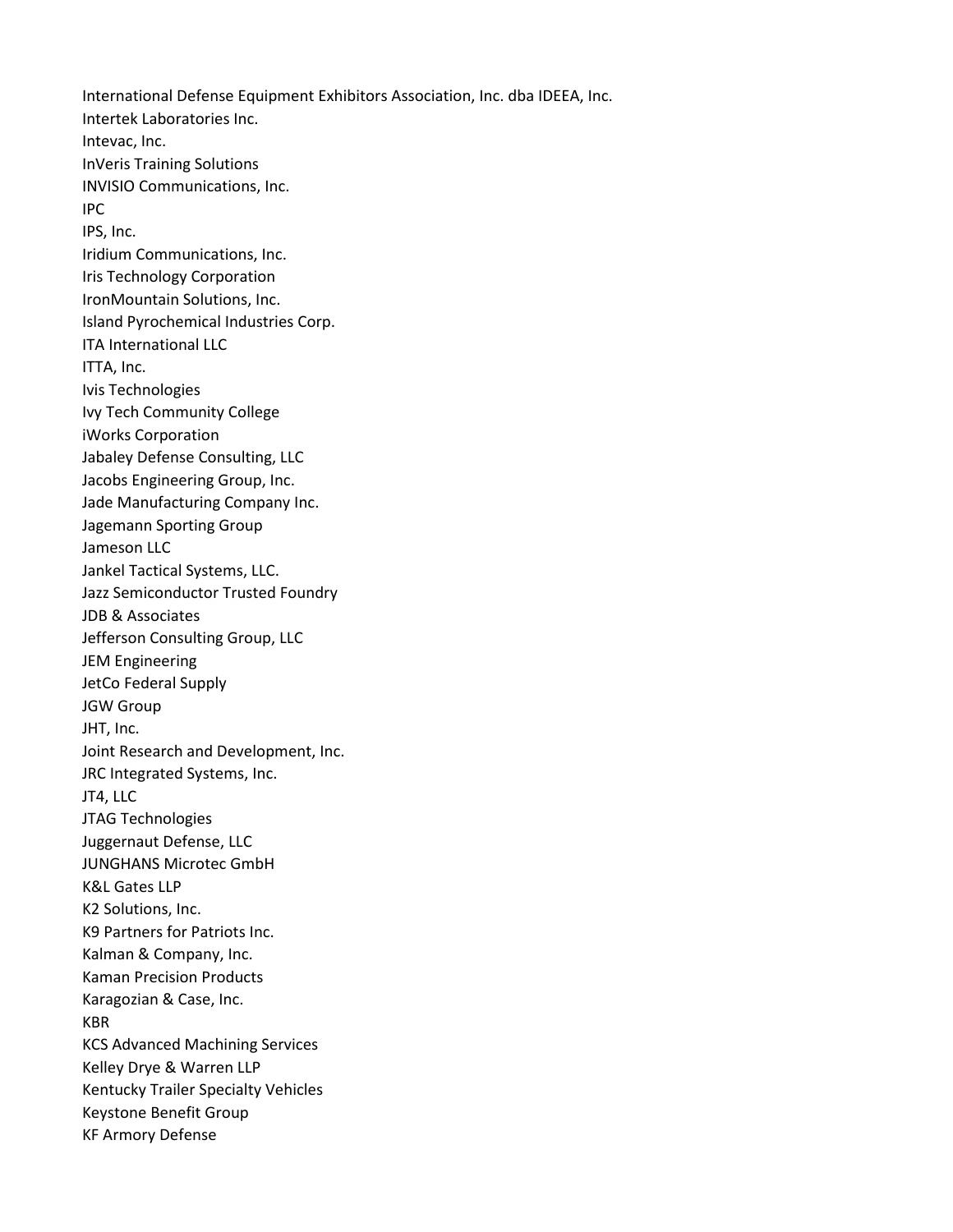KGM Technologies KIHOMAC, Inc. Kimball Midwest KinetX, Inc. Kipper Tool Company Kirintec, Inc. Kirkland & Ellis LLP Klas Government Klett Consulting Group, Inc. Kline & Company, CPA, PC. KNC Strategic Services Knight's Armament Company Kormachine KPMG, LLP Kryptek Outdoor Group Krystal Klean KUOG Corporation Kymeta Government Solutions Kyrish Government Group L3Harris L3Harris Technologies, Inc. Laerdal Medical Landgraf Consulting Landguard Systems Limited Laser Shot Laser Techniques Company LLC Laser Technology, Inc. LaserMaxDefense (LMD) LAU Technologies Leading Solutions LLC Leading Technology Composites Inc. Leica Sport Optics Leidos LEMO USA, Inc. Lenco Armored Vehicles Leonardo DRS, Inc. Leonardo Electronics Inc. Lesco Logistics Leupold Lewis Machine & Tool Company Lewis-Burke Associates, LLC Lexair Electronics Sales Corporation LexTM3 LIFT: Lightweight Innovations for Tomorrow Linear Integrated Systems Lionfish Cyber Security Liquid Measurement Systems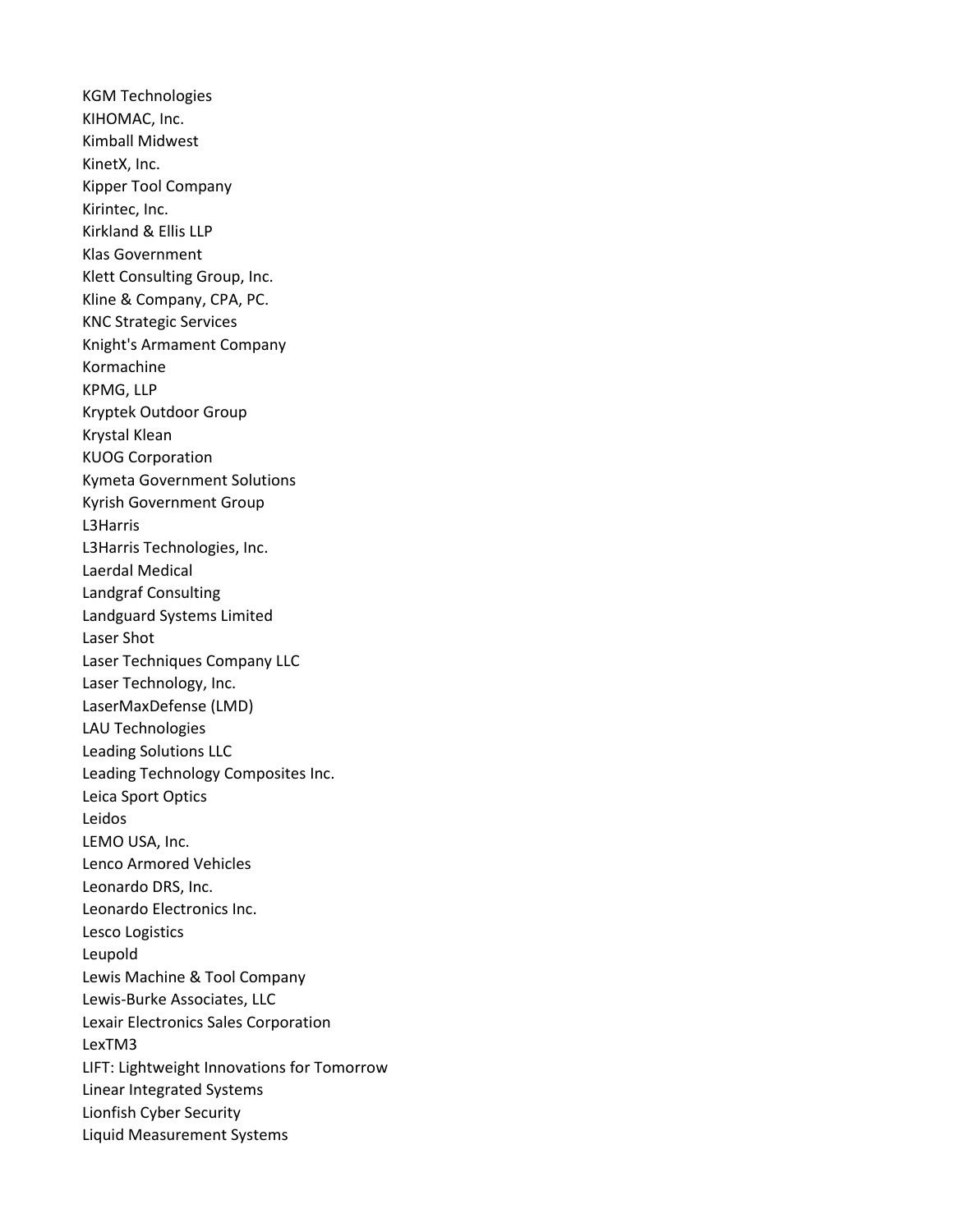Liteye Systems, Inc. LJT & Associates, Inc. LMI Lockheed Martin Corporation Logis-Tech, Inc. Logistics Management Engineering Logos Imaging LLC Logos Technologies LLC LOKSAK, Inc. Lone Star Analysis Loudoun Valley Trading, Inc. Louisiana Tech University LSI, Inc. Lucomm Technologies, Inc. Lukos, LLC Lunarline, Inc. LWRC International, LLC Lynch IPM Consulting M International, Inc. MAC, LLC MacGregor USA Inc. MacGyver Solutions, Inc. Machining Systems Corporation Mack Defense, LLC MAG Aerospace Magellan Transport Logistics MAHLE Industrial Thermal Systems America, LP. MailRoute Mainstream Engineering Corporation MAK Technologies ManTech International Corporation Marathon Targets Pty Ltd Marine Acoustics, Inc. Marine Canada Acquisition Inc. MarkPoint Technologies, LLC Marotta Controls Inc. Martin UAV Marvell Government Solutions Marvin Test Solutions Mass Virtual Massachusetts Institute of Technology Massif Maxar Maxeler Technologies Maxim Defense Industries MaxPower, Inc. MBDA, Inc.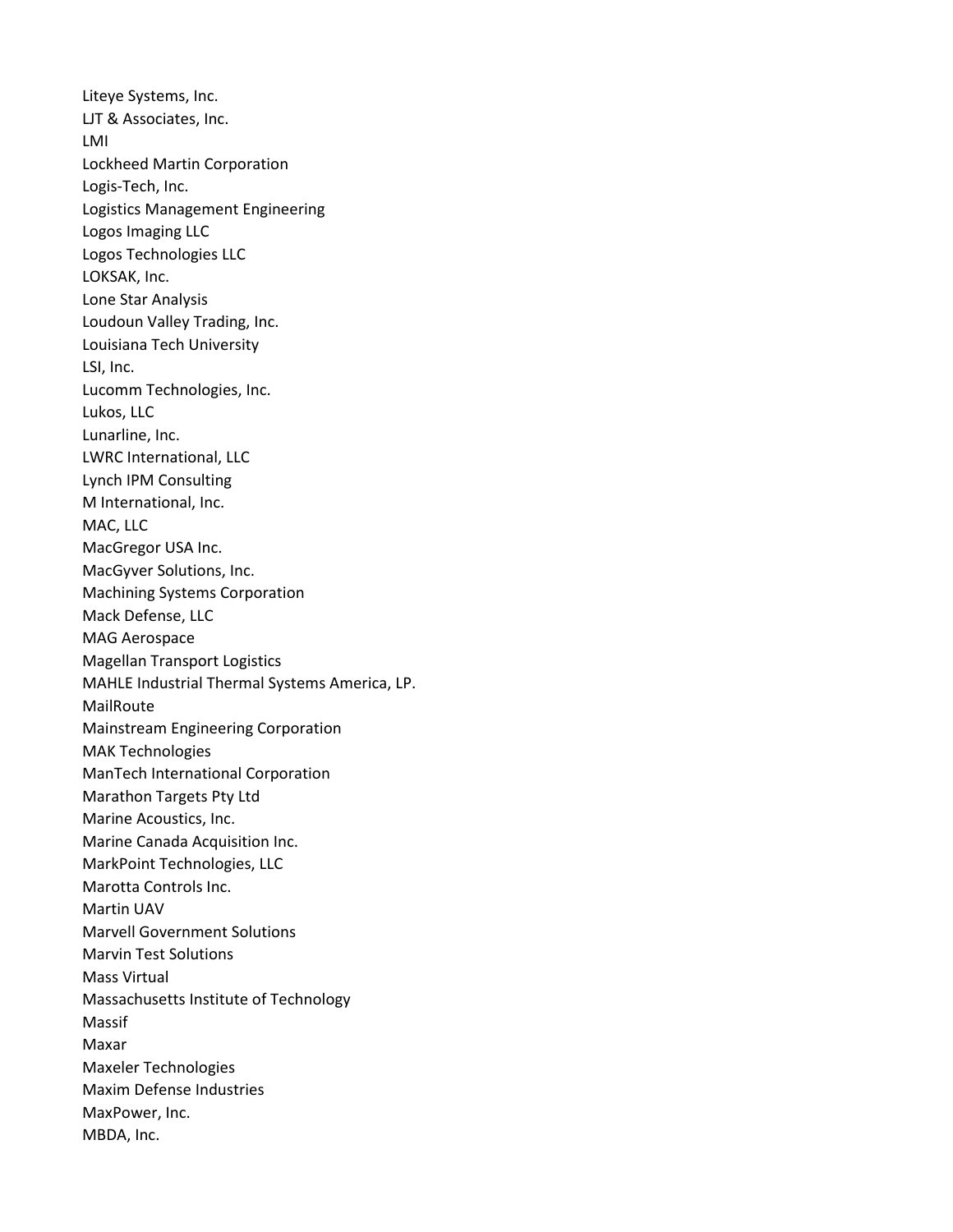McAleese & Associates, P.C. McClarin Plastics/Amtech McCormick Stevenson Corporation McKean Defense Group, Inc. McLaughlin Research Corporation McNally Industries, LLC McNeill Hotel Company MCP Computer Products, Inc. McQ, Inc. MDG Fog Generators Ltd. Med-Eng, LLC Medico Industries, Inc. Meggitt MEI Technologies, Inc. Mercer Engineering Research Center Mercury Systems Meridian Technology Systems MetaVR, Inc. MetOcean Telematics MFGS, Inc. Michelin North America, Inc. Michigan Economic Development Corporation Micro Systems, Inc. Micro-Ant Microflown America, Inc. Microsoft Corporation Micross Midnite Dynamics, Inc. Milcots LLC Mildef, Inc. Miles & Stockbridge P.C. Military Battery Systems, Inc. Military Systems Group, Inc. Millennium Engineering and Integration LLC Millennium Sensor, LLC Milliken & Company Milton Manufacturing Miraculum Fire Inc. Mission Essential Mission Solutions Group, Inc. Mission1st Group, Inc Missouri University of Science and Technology NDIA Student Group Mistral, Inc. MLCS LLC MLT Systems Mobile Virtual Player Modern Technology Solutions, Inc.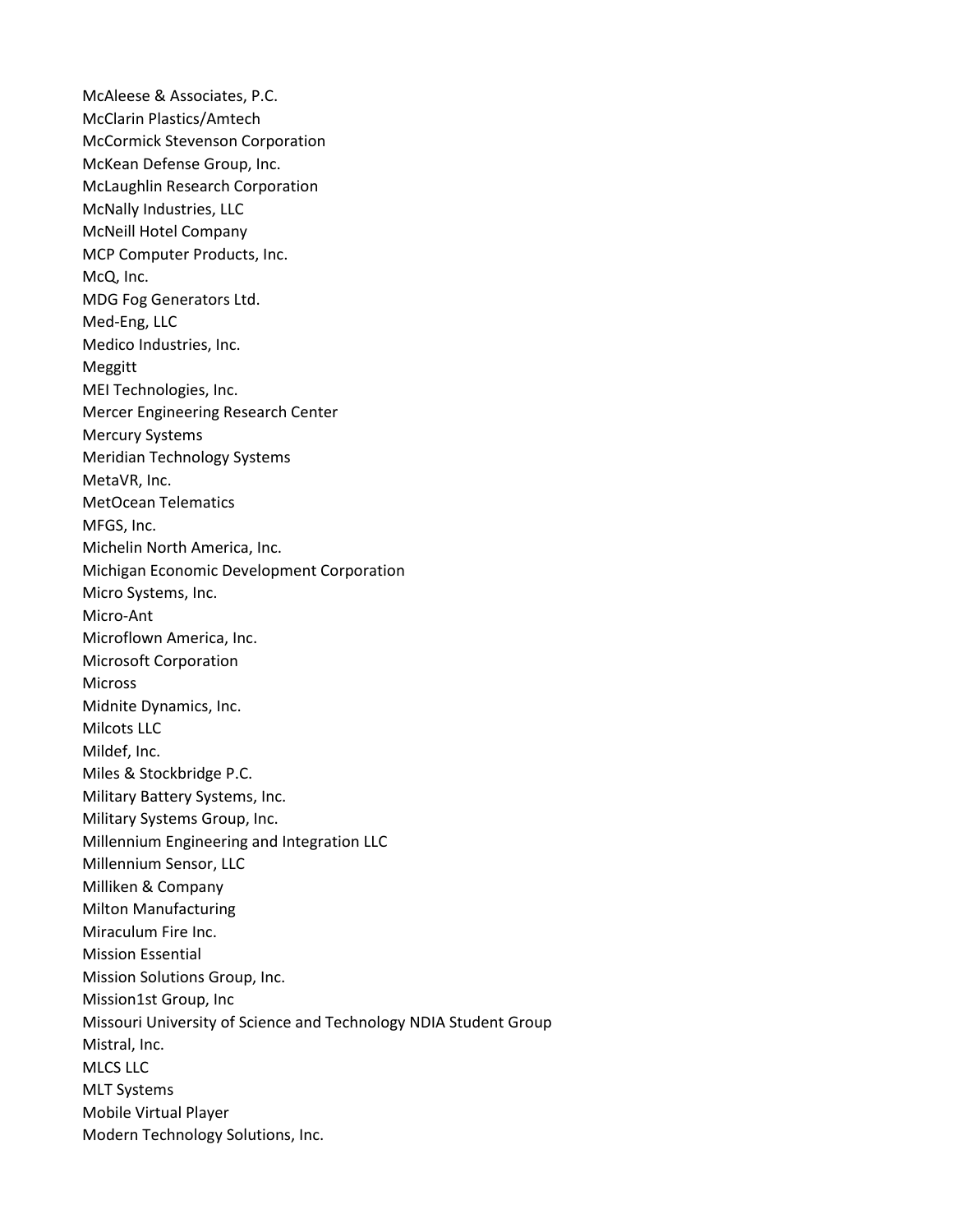Modus Operandi, Inc. Morrison & Foerster, LLP. Motorola Solutions MRIGlobal MRV Systems LLC MSAB MSI-Defence Systems US Inc. MTI MTU America, Inc. Multicraft Electric LLC Multimetals Limited MuniRem Environmental, LLC Munro and Associates, Inc Murtech, Inc. Mutualink, Inc. MW Services Inc. Nammo Defense Systems Inc. Nammo Energetics Indian Head, Inc. NAMMO, Inc. National Advanced Mobility Consortium National Center for Defense Manufacturing and Machining National Center for Simulation National Defense Industrial Association National Defense University Foundation National Institute for Undersea Vehicle Technology Navistar Defense, LLC. NAVSYS Corporation Navy League of the United States NCI, Inc. Neptune Network Allies Networks Electronic Company Networks Enterprises, Inc. New Mexico Tech/EMRTC New Vistas Group Newtec Nextflex NFA Consulting, LLC. NFSTC@FIU Night Vision Devices Nimbis Services, Inc. Ninetwelve Solutions Noble Nokia of America Nokomis, Inc. NOOK Industries, Inc. Noology Inc.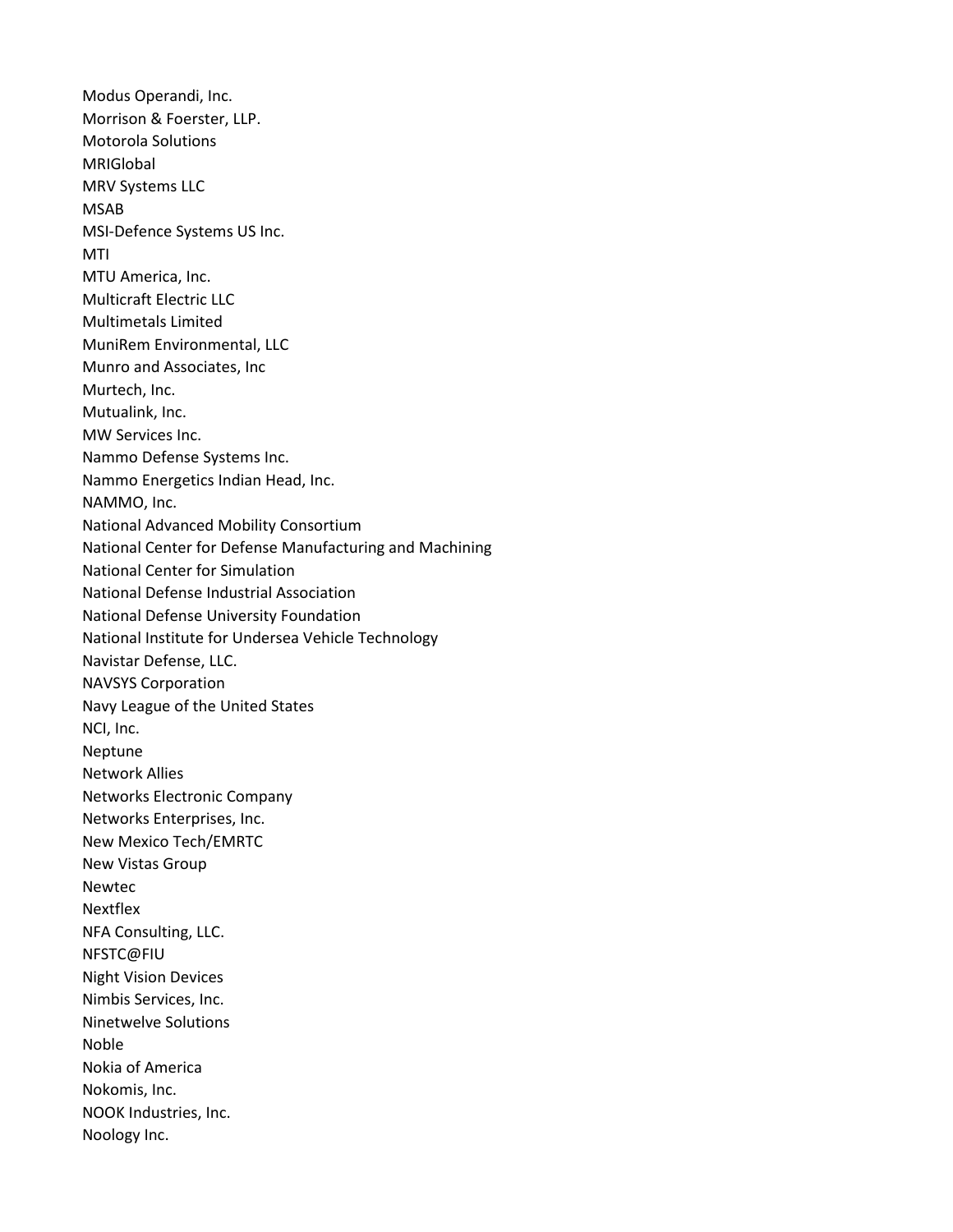North American Controls, Inc. North Dakota Department of Commerce North Louisiana Economic Partnership North Point Defense, Inc. Northrop Grumman Corporation Nostromo, LLC. Notch, LLC NOVA Power Solutions, Inc. NovAtel Inc. Novetta NOVO DR LTD. NPI Services Nutanix, Inc. NXT Communications Corporation Oakwood Controls Corp. Oasis Advanced Engineering Ocean Marines Industries, Inc. Ocean Specialists, Inc. Oceaneering International, Inc. **Oceanetics** Oceus Networks, Inc. O'Connor & Drew, P.C. Octane Wireless ODU-USA Odyssey Systems Consulting Group, Ltd. OI Analytical Olde Stone Consulting, LLC. Olin Winchester, LLC Omnetics Connector Corporation OMNISAT, LLC One Network Enterprises O'Neil & Associates, Inc. OnTime Networks, LLC. Onyx Spectrum Technology, Inc. OpalSoft, Inc. Opto-Knowledge Systems, Inc. OptTek Systems, INc. ORBIS, Inc. Orbit Electronics Group Orion Innovations Orion Technologies Oshkosh Defense, LLC OSS Suppressors LLC OTBE Inc. Otis Products, Inc. OTTO Engineering, Inc. Overlook Systems Technologies, Inc.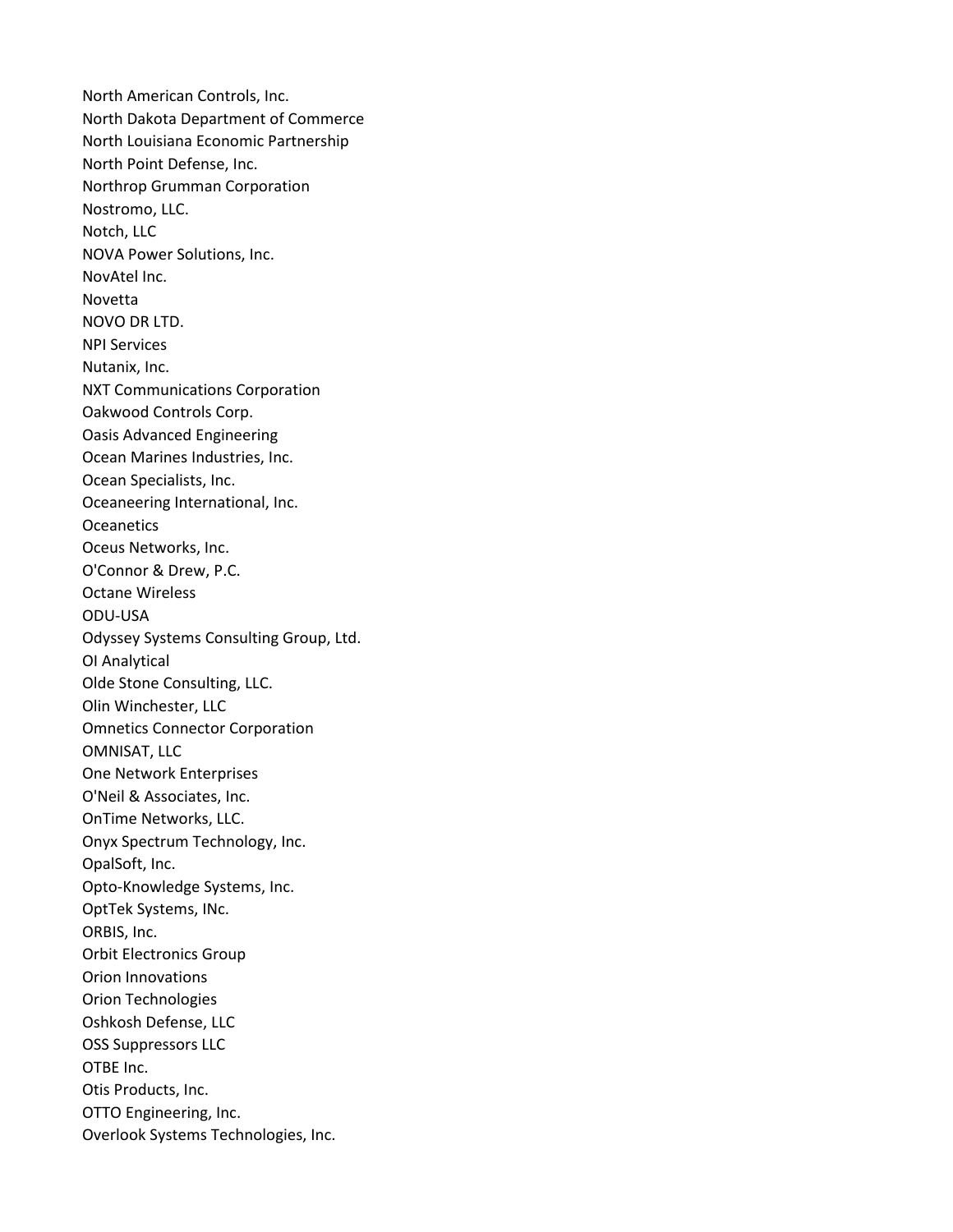Ovzon Owl Cyber Defense Solutions PACEM Solutions International Pacific Science & Engineering Group Pacific Star Communications Packaging Strategies Inc. Palindrome Technologies Panasonic System Communications Company of North America Pannier Law, PC Panthera Training LLC Parlatore Law Group, LLP Parraid, LLC Parts Life, Inc. PatchPlus Consulting, Inc. Pathfinder Wireless Corp. PATRIOT 3 Patriot Defense Group, LLC Patriot Products, LLC. PCB Piezotronics PCP Tactical LLC PD Power Systems, LLC PD Systems, Inc. Peck & Hale Peduzzi Associates, Ltd PEERLESS Precision, Inc. Pelican Products, Inc. PEMDAS Technologies and Innovations (PTI) Pennsylvania State University Applied Research Laboratory Peraton Perkins Coie, LLP. Perkins Technical Services, Inc. Perry Johnson Consulting, Inc. Persistent Systems, LLC. Perspecta PESystems, Inc. Petzl America Phantom Products, Inc. Philatron International Phoenix Data Corporation Photonis Defense, Inc. Physical Optics Corporation Physical Sciences, Inc. Pilatus Business Aircraft, Ltd. Pilgrim Companions, Inc. PilieroMazza PLLC Pinnacle Management Systems Pivot Point Security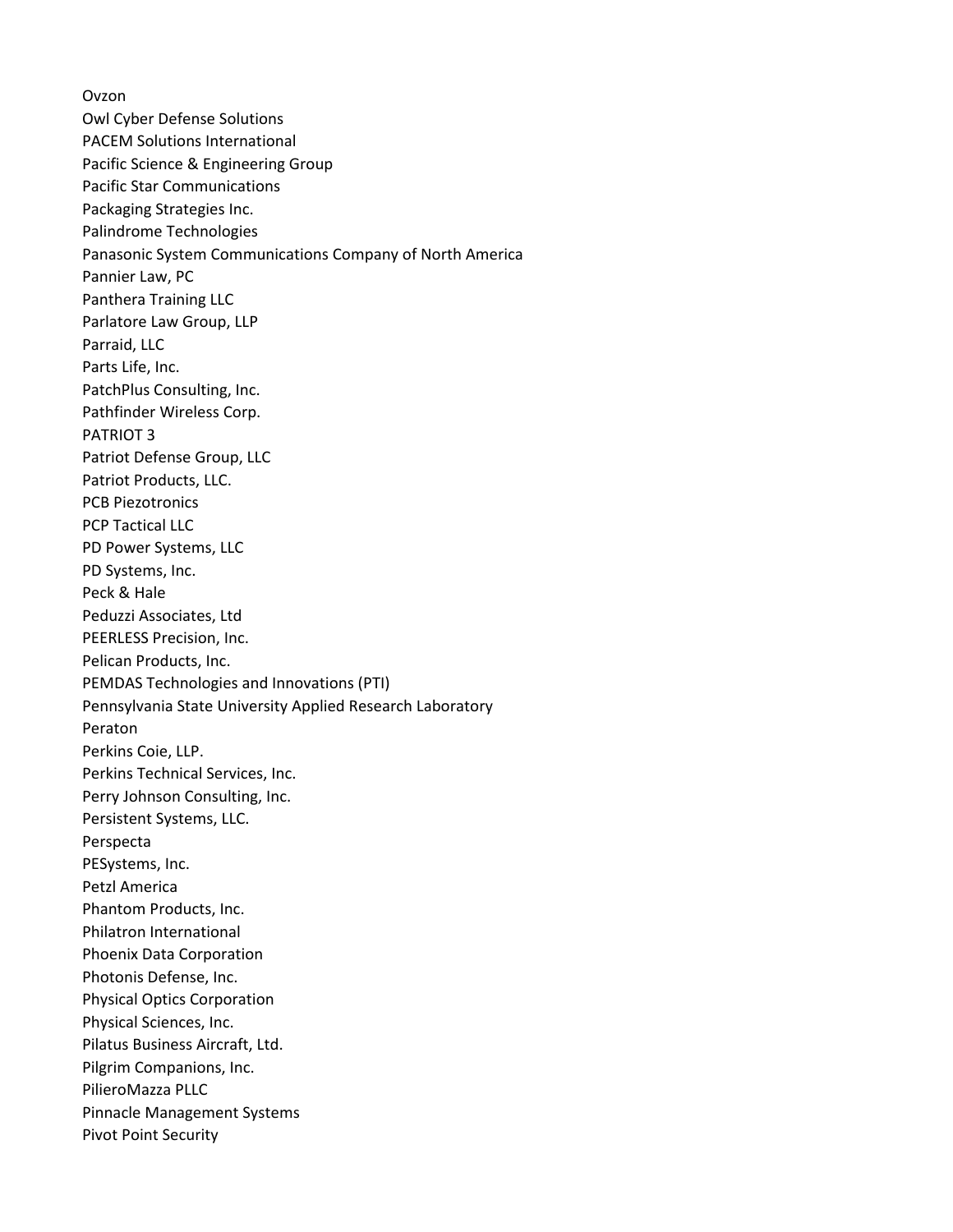Pivot Step Consultants, LLC Planar Systems, Inc. Platinum Edge, LLC Platypus Marine, Inc. PLEXSYS Interface Products, Inc. PLW Modelworks, LLC PM tec, Inc. PMS Systems Corporation dba AssetSmart Point One USA, LLC Point Solutions Group Polaris Government & Defense Polo Custom Products PolyFrang, LLC Potomac Institute for Policy Studies Praeses, LLC PRASAM, LLC Pratt & Miller Engineering Pratt & Whitney Precision Procurement Solutions Precision Reflex Inc. PredaSAR Corporation Premise Data Corporation Prescient Edge PreVeil PRICE Systems LLC Priority Environmental Solutions Inc. / DBA: PRO1TEK ProActive Technologies, Inc. Product Development & Analysis, LLC Programs Management Analytics & Technologies Project Management Institute Project Performance, Inc. Projects Unlimited, Inc. ProjStream ProModel Corporation Pro-Shot Products ProteQ Protivix Business Solutions Provengo, LLC PSP Seals, LLC PTA Corporation PTC PULAU Corporation Purdue University PURVIS Systems, Inc. PwC QinetiQ Inc. QuickSilver Analytics, Inc.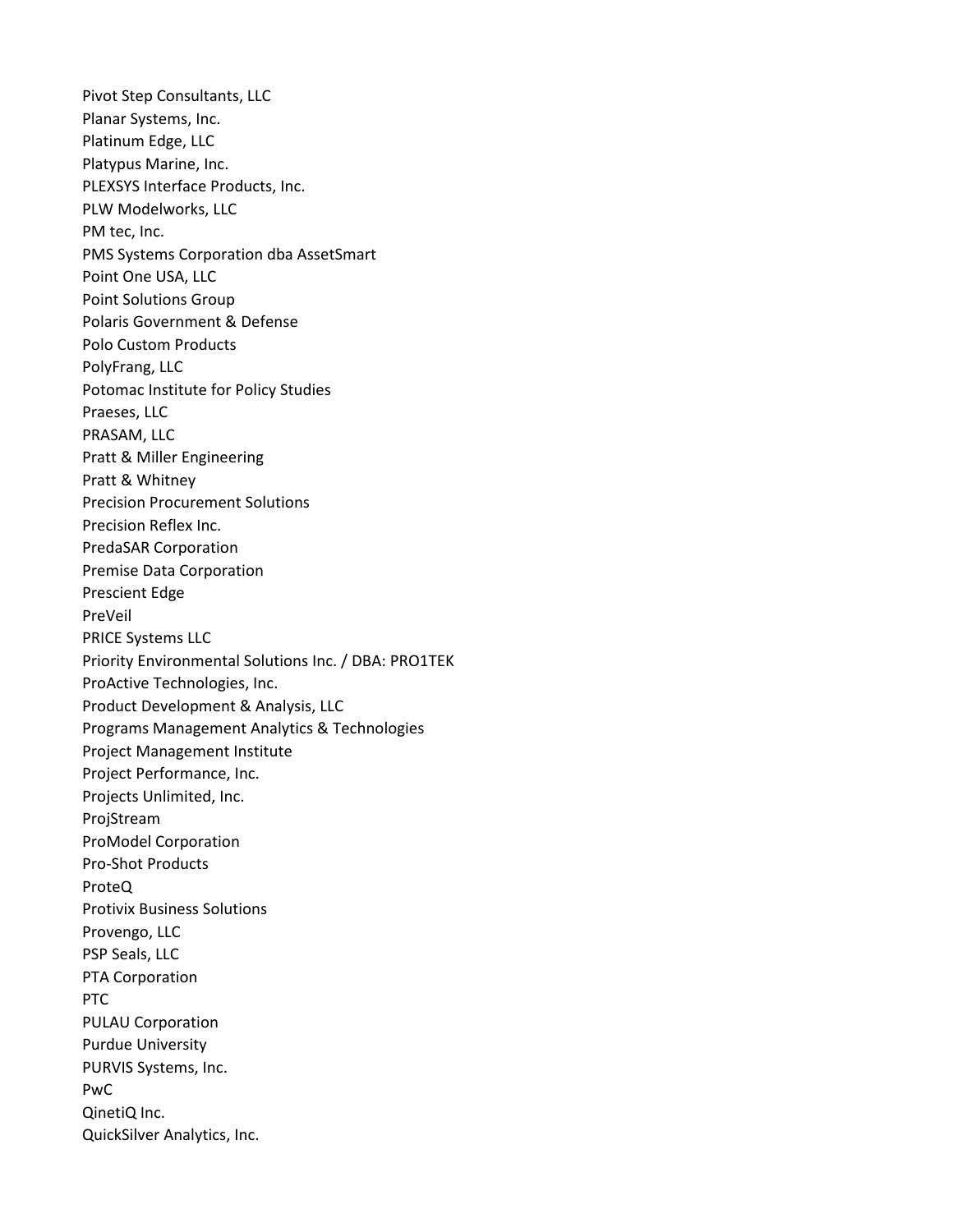R3 Strategic Support Group RADA Technologies LLC Radiance Technologies, Inc. Rafael Systems Global Sustainment, LLC Rafael USA, Inc. Raider Outboards RailScales LLC Ralphs-Pugh Co. RAM Laboratories, Inc. RAND Corporation Ranger Industries, LLC. Rapid Imaging Raptor Photonics RASco, Inc. Engineers RAVE Computer Raven Advisory LLC Ravenswood Solutions Ravn, Inc. Raytheon Technologies RCT Systems Inc. RDA, Inc REAXCOR Solutions, LLC ReconRobotics, Inc. Red Hat Red Peak Technical Services, LLC Reed Integration, Inc. Reffett Associates Renaissance Services Renaissance Strategic Advisors II, LLC Repurposed Therapeutics, Inc. D/B/A Defender Pharmaceuticals, Inc. Resecurity, Inc. Resilient Navigation and Timing Foundation, Inc. Resolution, LLC RF Logistics, LLC. RGB Spectrum Ricardo Defense Rigaku Analytical Devices Rikkers Technology Law PLLC Riptide Software, Inc. Rite-Solutions Riverside Mfg., LLC Riverside Research RIX Industries RJL Solutions, LLC RLM Communications, Inc. Robert Bosch LLC (Bosch) Robertson Fuel Systems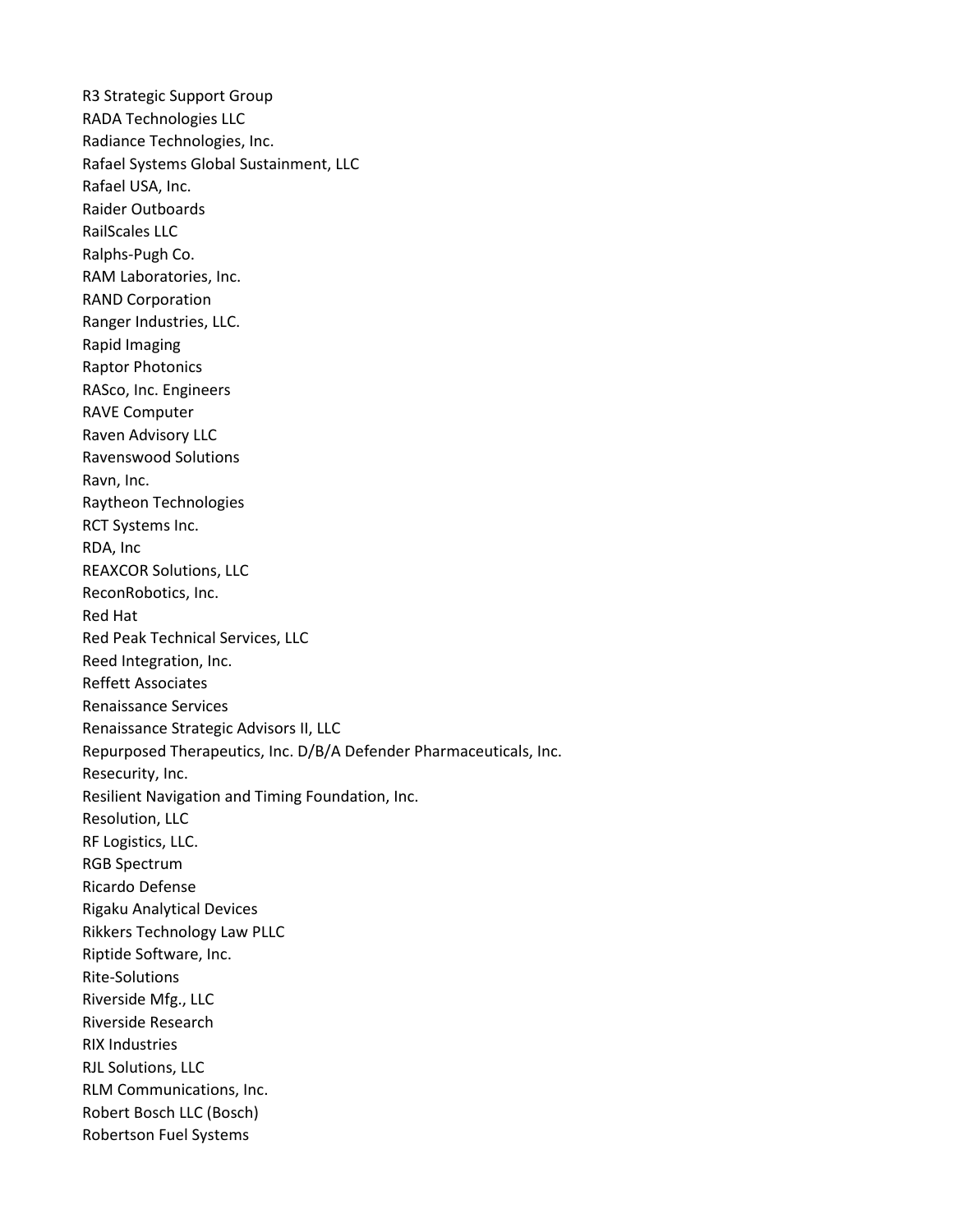Roboteam North America Robotic Research, LLC Rocket Lab Rogers Joseph O'Donnell, PC Rogerson Kratos Rolls-Royce North America Root Logistics, LLC. RoundTable Defense, LLC Roush Industries RPI Group, Inc. R-Squared Solutions, LLC. RTI International RUAG Ammotec USA, Inc. Rubrik Rugged Portable Computers, LLC dba MaxVision Rutherfoord International, Inc. Ryzhka International LLC SA Photonics Saab Saab Bofors Test Center AB Sabre Global Services Safety Management Services Safran Optics 1 Safran USA, Inc. Saft America, Inc. Saginaw Products Corporation dba CIGNYS SAIC Saint Mary of the Woods College Saitech Inc. Saline Lectronics, Inc. Samos Advisors, LLC. Sarcos Corporation SBG Technology Solutions, Inc. SC2 Corp SCALABLE Network Technologies Scale AI Scanna MSC, Inc. **SCCI** SCHIEBEL Aircraft Inc. Schmidt & Bender Inc. Schoolcraft College PTAC SCI Technology, Inc. Sciolex Corporation Seaman Corporation Seay Business Solutions, LLC Secure Compliance Solutions Secure Components, LLC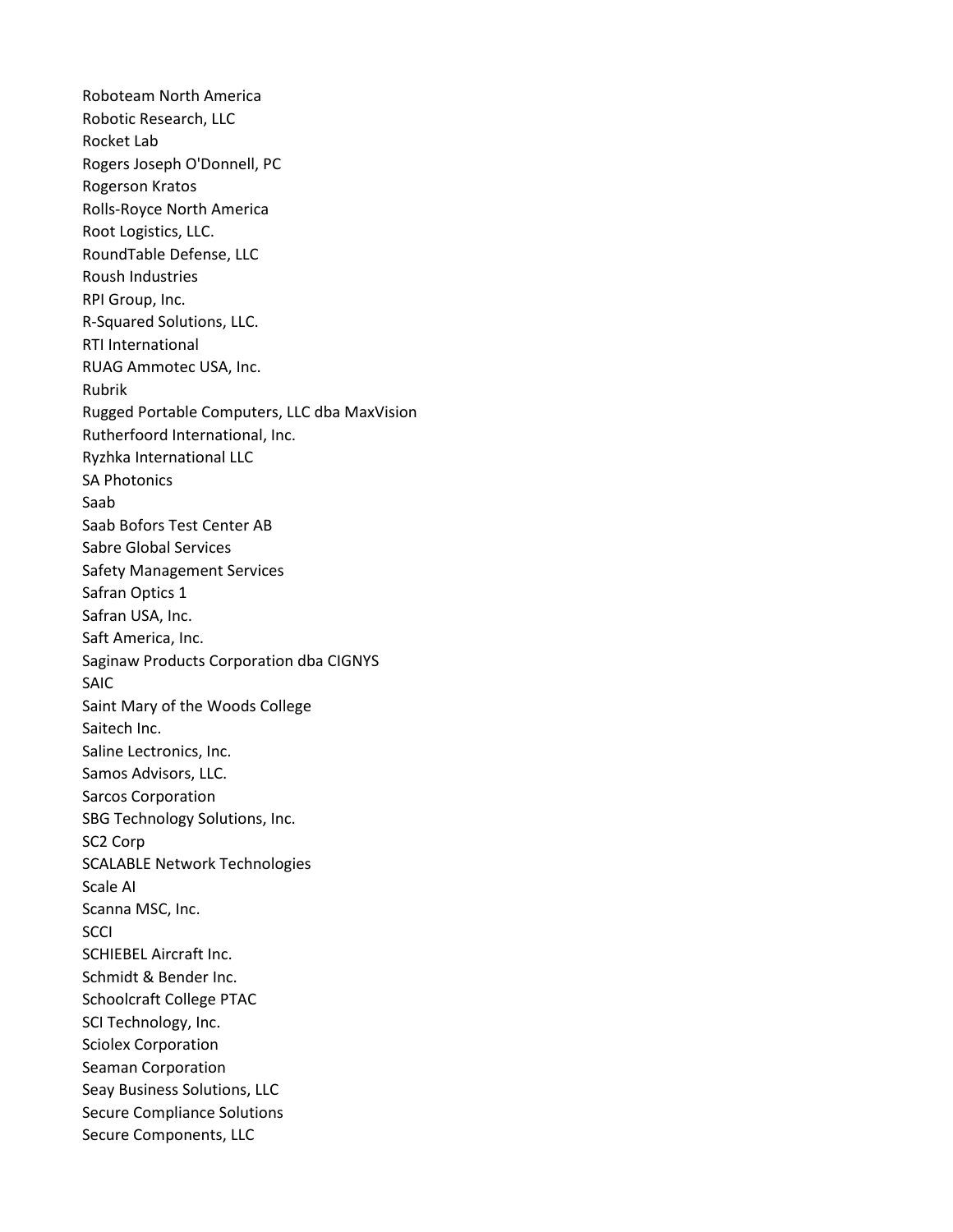**SecureCo** SecureStrux LLC Sedona Technologies Government Services Seica, Inc. Seiler Instrument & Manufacturing Co., Inc. SelectTech Services Corporation Semper Fortis Solutions, LLC. Sencommunications, Inc. SensoryCo. Senspex, Inc. Sepio Systems Sera-Brynn, LLC Seraic Corp **ServiceNow** SES Networks Seventh Sense Consulting LLC SFC Energy, Inc. SGB Enterprises Shark Marine Technologies, Inc. Shee Atika Enterprises, LLC Shephard Media Sheppard, Mullin, Richter & Hampton LLP SHEPRA, Inc. Shield AI Shine Systems ShockStrap Shred-Tech SI2 Technologies, Inc. Sidus Solutions LLC Siemens Medical Solutions USA, Inc. Sierra Bullets, LLC Sierra Nevada Corporation Sig Sauer, Inc. Sigma Technical Consulting Signicast Investment Castings Silicon Forest Electronics Silicon Power Corporation Silver Palm Technologies Silver Ships Silvus Technologies, Inc. SimbaCom SimCentric Technologies SIMETRI, Inc. SimiGon, Inc. SIMS Software SITKA Gear Six Degrees of Simulation, Inc.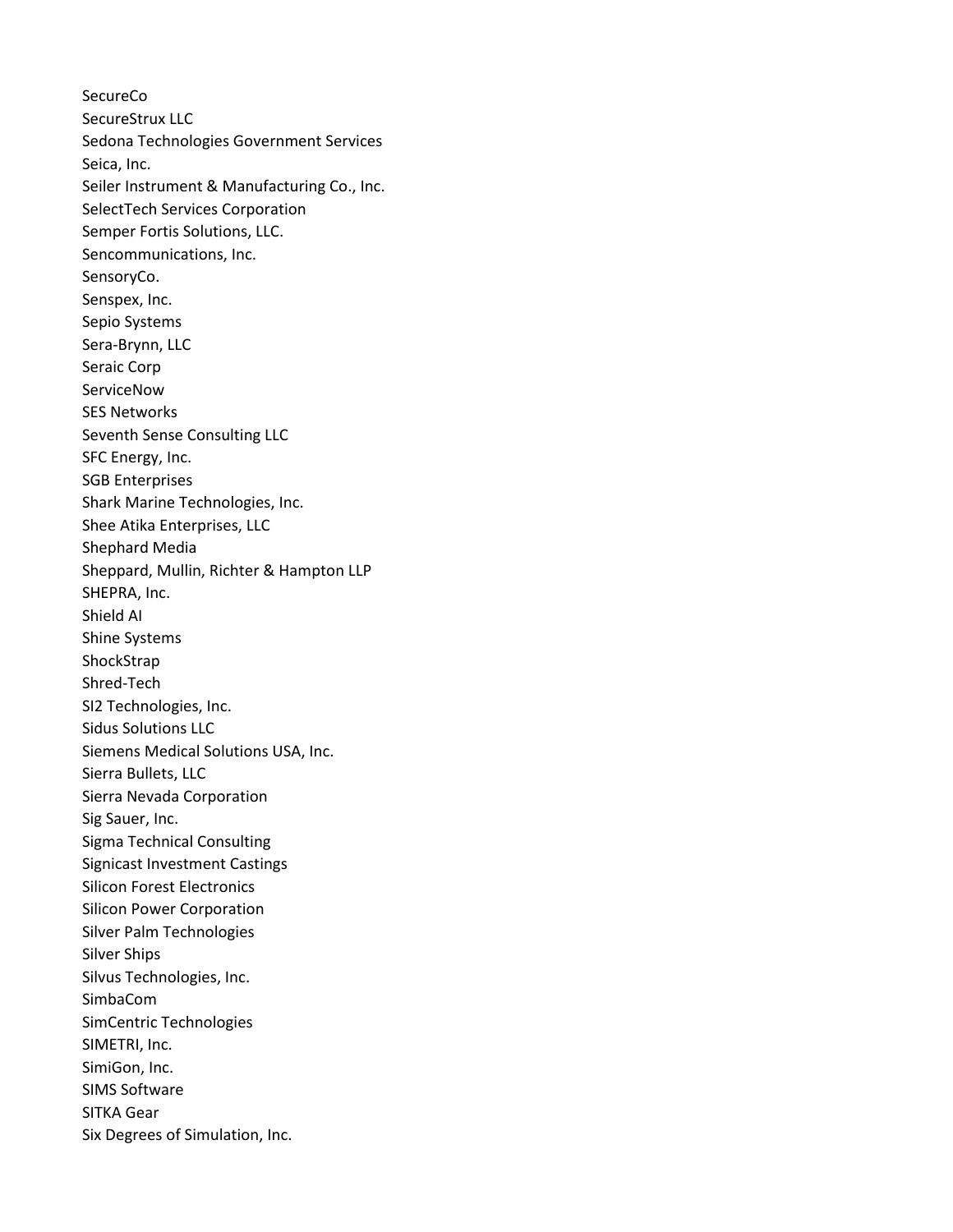Six15 Technologies SJS Executives, LLC SKB Corporation SKEDCO, Inc Skips Defense Solutions Sky Saver SKYDEX Technologies, Inc. Skydio, Inc. Skyline Software Systems, Inc. SKYLOTEC GmbH Skywater Technology SMA Smart Security Systems LLC d/b/a Bear Systems SmartRayVision SME SMFS, Inc. Smith & Wesson Sales Company Smith, Pachter, McWhorter PLC Smithers Smiths Detection SNA Software LLC Soar Technology, Inc. Software Engineering Institute SOFX, Inc. Solar Stik™ Inc. Sonalysts, Inc. Sound Metrics Corp Source Tactical SourceAmerica South Houston Post 490 Southern Machine Works, Inc. Southern Marketing Associates, Inc. Southwest Research Institute Space Dynamics Laboratory Space Exploration Technologies Corp. Space Foundation Sparton SPEC Innovations Special Services Group, LLC. Spectra Group (UK) Ltd Spectra Group (US) Inc. Spectre Enterprises Spectrum Plastics Group Spirit AeroSystems Sprung Instant Structures Spyderco, Inc. Squadron Defense Group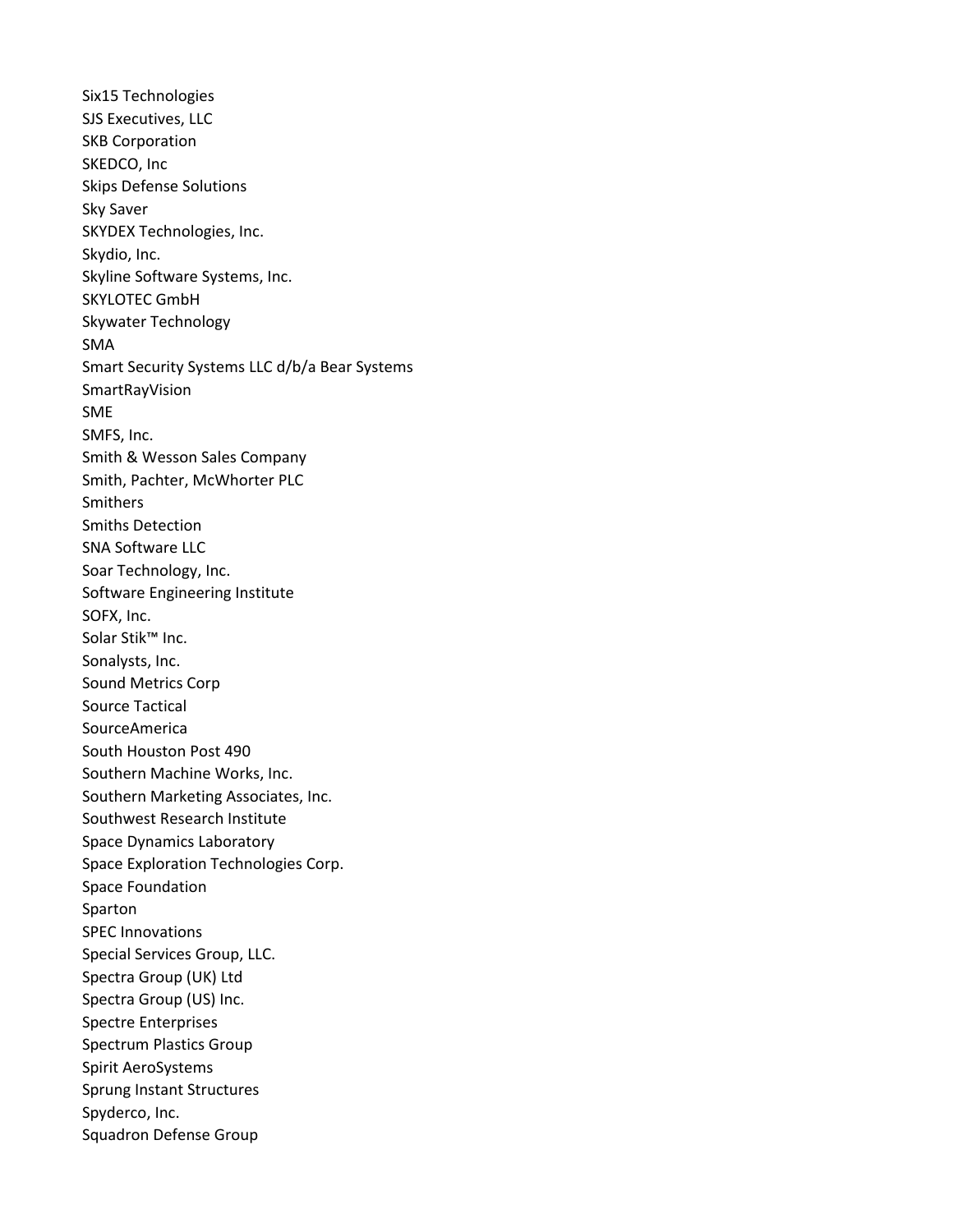Squire Patton Boggs (US) LLP SR Technologies, Inc. SRI International ST Engineering North America St. Michael's, Inc. Standard Armament, Inc. STARGATES, Inc. StartGuides, LLC STATZ Corporation Steel Root Steiner-eOptics, Inc. Stellar Solutions, Inc. Stephenson Technologies Corporation (STC) Stevens Institute of Technology STI-CO Industries, Inc. Strategic Insight Ltd. Strategic Operations, Inc. Strategic Solutions Unlimited, Inc. Strategic Systems, Inc. Stratolaunch LLC Stratom, Inc. Streamlight, Inc. Stresau Laboratory, Inc. Stucan Solutions Corporation Sturm, Ruger & Co., Inc. Subsalve USA SubSea Craft SUB-U Systems Suburban Bolt & Supply Company Summit 7 Systems Summit Exercises and Training SupplyCore Inc. SureFire, LLC. SURVICE Engineering Company Swarovski Optik North America, Ltd. Swift Engineering SYMVIONICS, Inc. SynED Synopsys, Inc. Syntonics LLC System Acquisition Solutions, LLC System High Systematic Inc. Systems & Materials Research Corporation Systems Innovation Engineering Systems Planning and Analysis, Inc. Systems Technologies, Inc.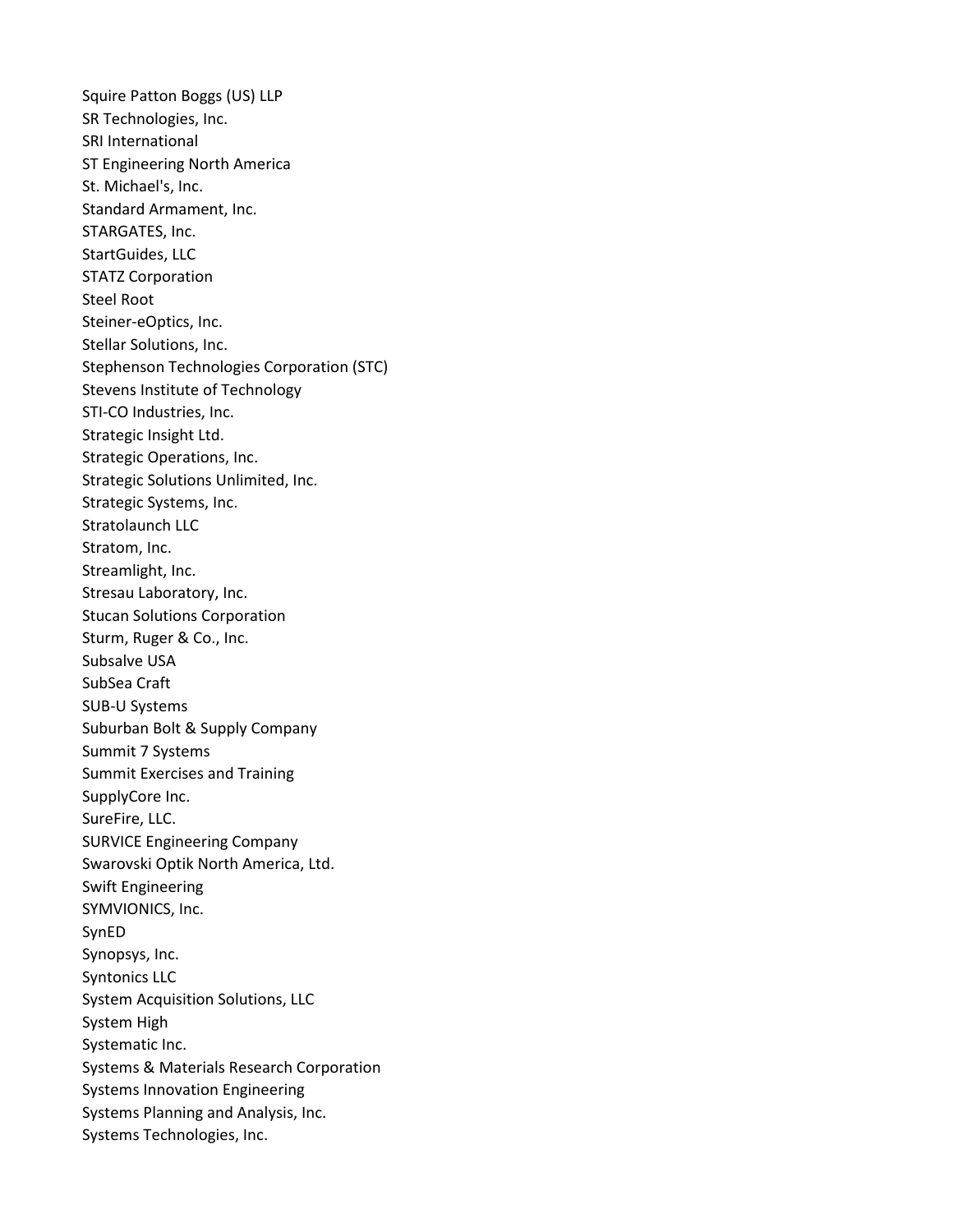Systems Technology Forum, Ltd. Systems Technology, Inc. Systima Technologies Inc. SyTech Corporation T.E.A.M., Inc. T.J. Clark International, LLC Taber Extrusions, LLC TACG TACO Antenna (a Division of Wade Antenna Inc.) Tactical Electronics Corporation TAD PGS, Inc. TAGS Systems TAPE TCP-Security Solutions TDI Technologies, Inc. Team Results USA Team Wendy, LLC TechFlow, Inc. TechGuard Security, LLC. Techline Technologies, Inc. Techni-Core Engineering, Inc. Technifex, Inc. Technology Applications Group, Inc. Technology Service Corporation Tecknowledgey Inc. Tecore Networks Teel Inc. dba Teel Technologies Teledyne Brown Engineering, Inc. Template Software, Inc. Tenax Aerospace TenCate Protective Fabrics Test & Evaluation Solutions, LLC Tetra Tech, Inc. Tetramer Technologies LLC TEVET Tex-Shield, Inc. Textron, Inc. TFD Group/Systems Exchange, Inc. Thales USA, Inc. ThayerMahan Inc. The Aerospace Corporation The Albers Group The Avascent Group The Boeing Company The Chertoff Group The Duty Expert The Kenrich Group, part of HKA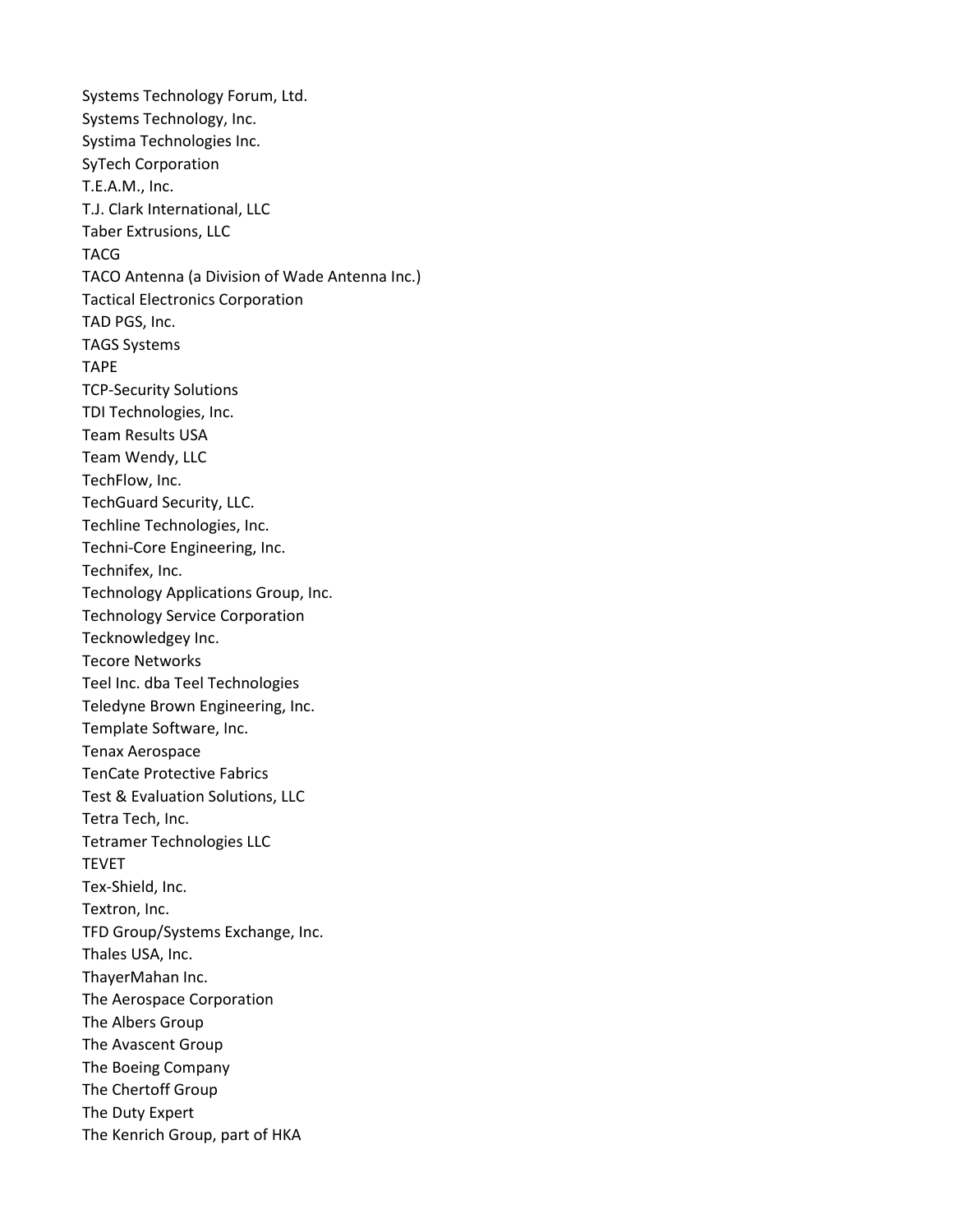The MIL Corporation The MITRE Corporation The National Guard Association of the United States The O'Gara Group The OSS Society The Punaro Group, LLC. The Ranger Group The Rockhill Group, Inc. The Roosevelt Group The SALUS Group The Spectrum Group The University of Texas San Antonio The Will-Burt Company Theissen Training Systems, Inc. Thermal Matrix USA, Inc. ThermoAnalytics, Inc. Think Dragon Thinklogical, A Belden Brand Thiot Ingenierie Third Order Effects, LLC Thomas University Thomson Reuters Special Services, LLC Thor Solutions, LLC. ThunderCat Technology TIAX LLC Tier One Group, LLC TIGER Drylac USA, Inc. Tlingit Haida Tribal Business Corporation TMST Consultants, LLC Tomahawk Robotics Torrey Pines Logic Trade Collaboration Engine, LLC Trailer Transit, Inc. Transformation Systems, Inc. Transformational Security LLC Treble One Aerospace Consulting TrellisWare Technologies, Inc. Tribalco, LLC. Tricom Research, Inc. Trideum Corporation Trijicon, Inc. Trinity Worx Inc. Triple M Worldwide Solutions, LLC TRISTAR True Blue Power True Velocity Incorporated TSSi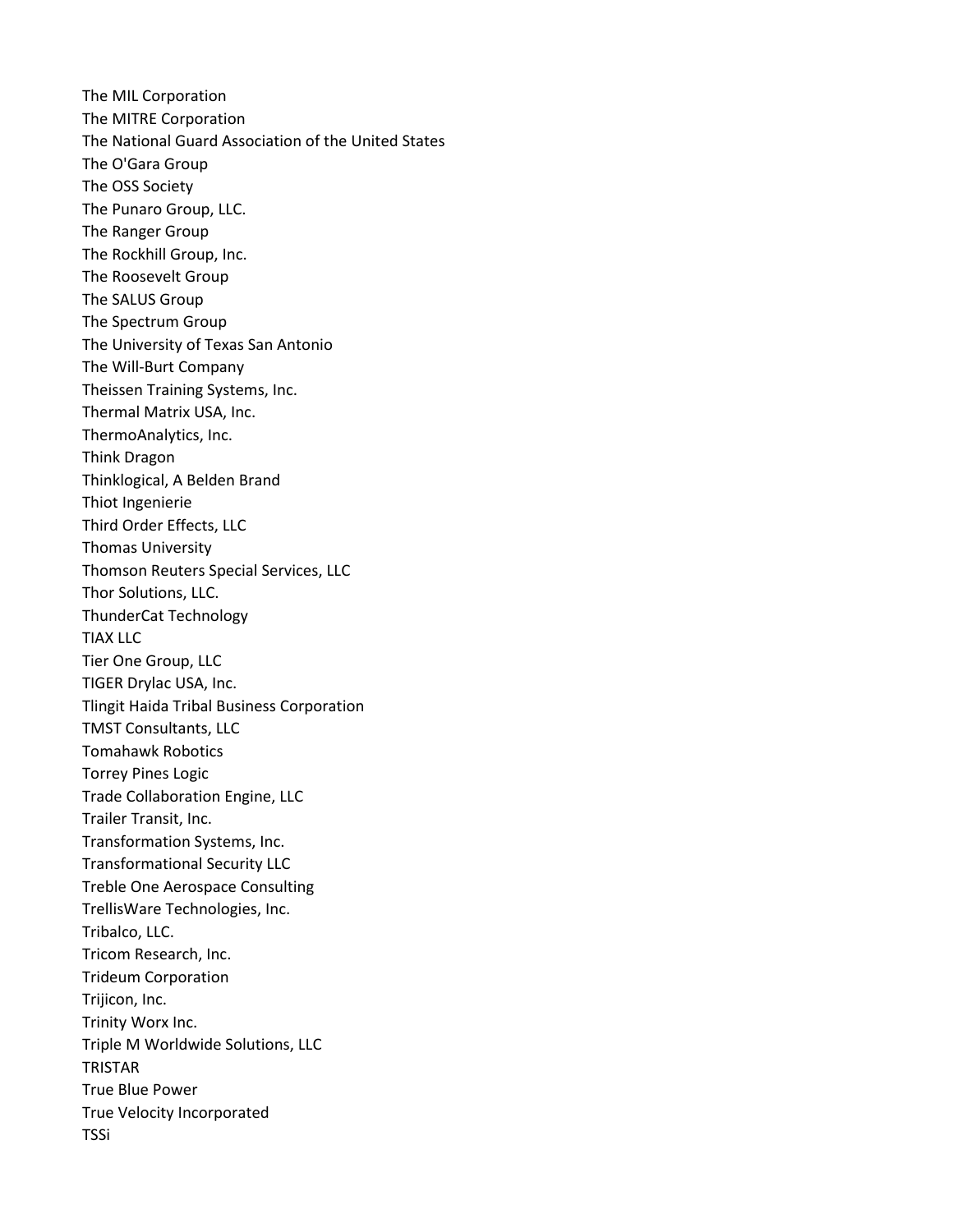Tummah Technology, Inc. TURTLE-PAC PTY LTD T-Worx TYR Tactical U.S. Federal Solutions U.S. Partnership for Assured Electronics UAV Factory UDC USA, Inc. UIC Government Services, LLC Ulti-Mate Connector Inc. Ultimate Training Munitions Ultra Electronics-USSI Unimed Government Services LLC dba UGS Medical Unit Solutions United CNC Machining United Launch Alliance United States Marine, Inc. United Titanium, Inc. Unity Technologies Universal Motion Simulation Universal Technical Resource Svcs Inc. (UTRS) University of Arizona Applied Research Corporation University of California San Diego University of Central Florida University of Dayton Research Institute University of North Dakota University of Notre Dame University of Oklahoma University of South Florida, College of Engineering US - Israel Science & Technology Foundation US-Taiwan Business Council Vaisala Inc. Van Cleve & Associates, Inc. Van Scoyoc Associates vectorCSP Venture Management Services, LLC Veraxx Engineering Corporation Verify, Inc. Veritas Technologies LLC Versar, Inc. Vertex Aerospace, LLC VES LLC Viasat Viavi Optical Security and Performance Products Viconic Defense VICTOR42 Victory Solutions, Inc.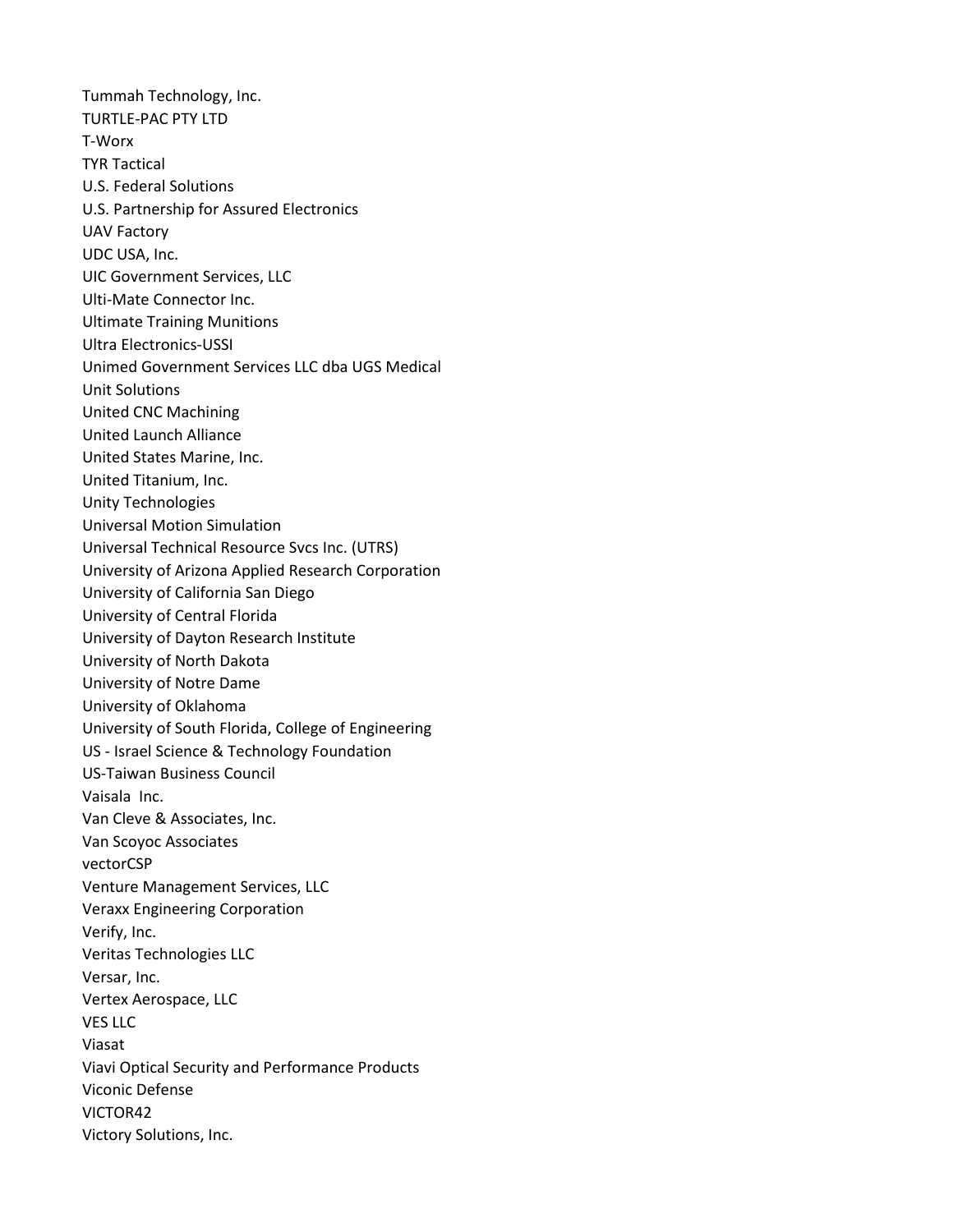Vidisco USA, Inc. Viewpoint Systems Vighter Medical Group, LLC. Virginia Economic Development Partnership Virginia Polytechnic Institute & State University (Virginia Tech) Virginia PTAC Vision Centric, Inc. Vision Engineering Solutions Vision Point Systems, Inc. Visual Awareness Technologies & Consulting, Inc. Vita Inclinata Technologies VITEC, Inc. Vitech Corporation Voorhees Consulting Associates LLC (VCA LLC) Vortex Engineering Vortex Optics Voyager Space Holdings W. L. Gore & Associates, Inc. W.S. Darley & Company WA Gooch Consulting Inc Walsingham Group, Inc. Waltonen Engineering, Inc. WARFYTR Equipment Warner Norcross & Judd LLP Watershed Drybags Weatherhaven Resources Inc. WEETECH, Inc. Weibel Scientific A/S Wendell's Mint West Virginia High Technology Consortium Foundation dba High Technology Foundation West Virginia University WGS Systems, LLC WGY and Associates Whitney, Bradley & Brown Wilcox Industries Corp. Willbrook Solutions, Inc. Williams International Williams Mullen William-Thomas Consulting, Inc. Wing Inflatables, Inc. WireOnAir A/S Wisconsin Ordnance Works, Ltd. Wisconsin Procurement Institute WJAB Enterprises, Inc. World Wide Technology, Inc. Worldwide Risk Management, Inc. WTM Development, LLC